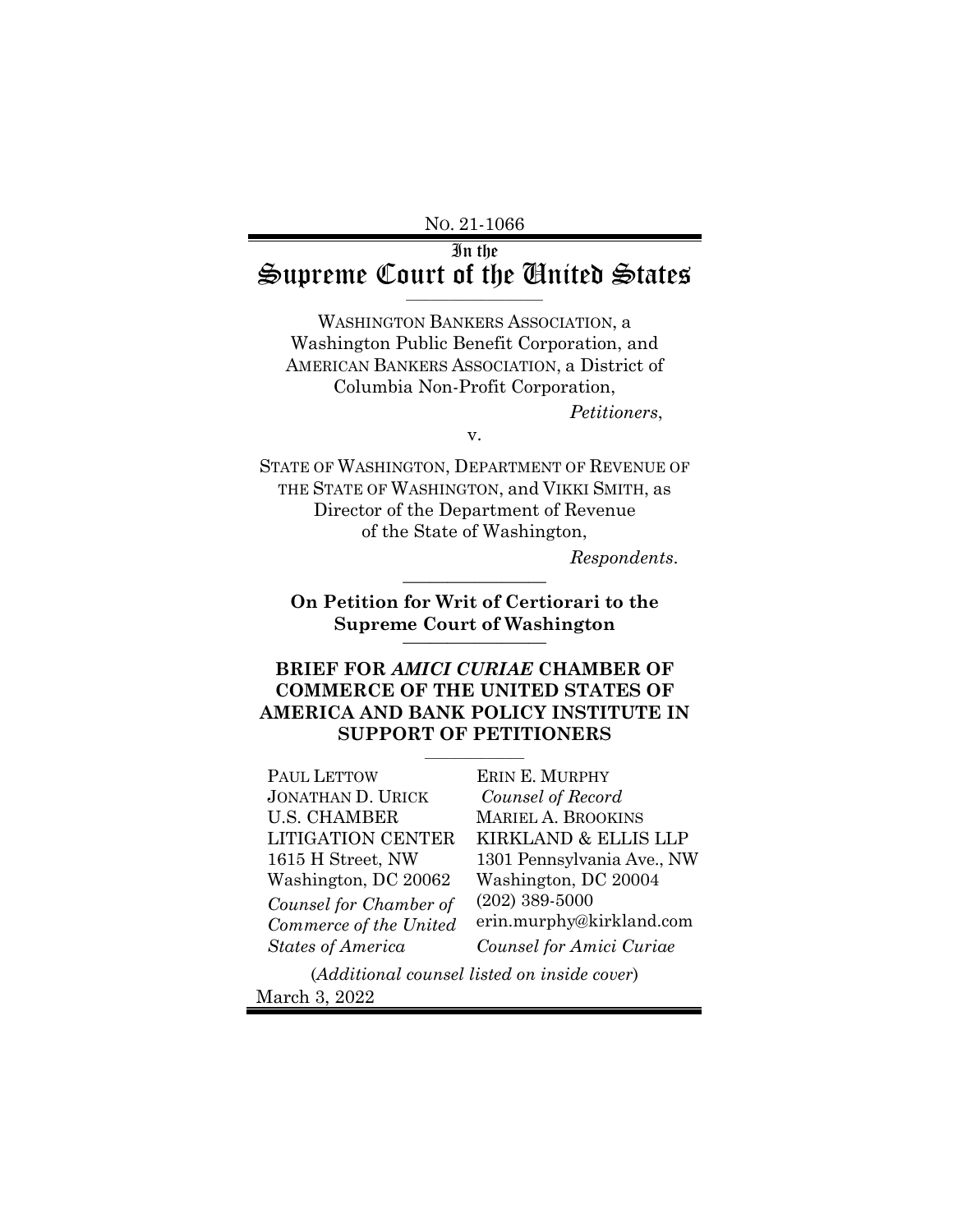GREGG L. ROZANSKY THE BANK POLICY INSTITUTE 600 13th Street, NW Washington, DC 20005

*Counsel for The Bank Policy Institute*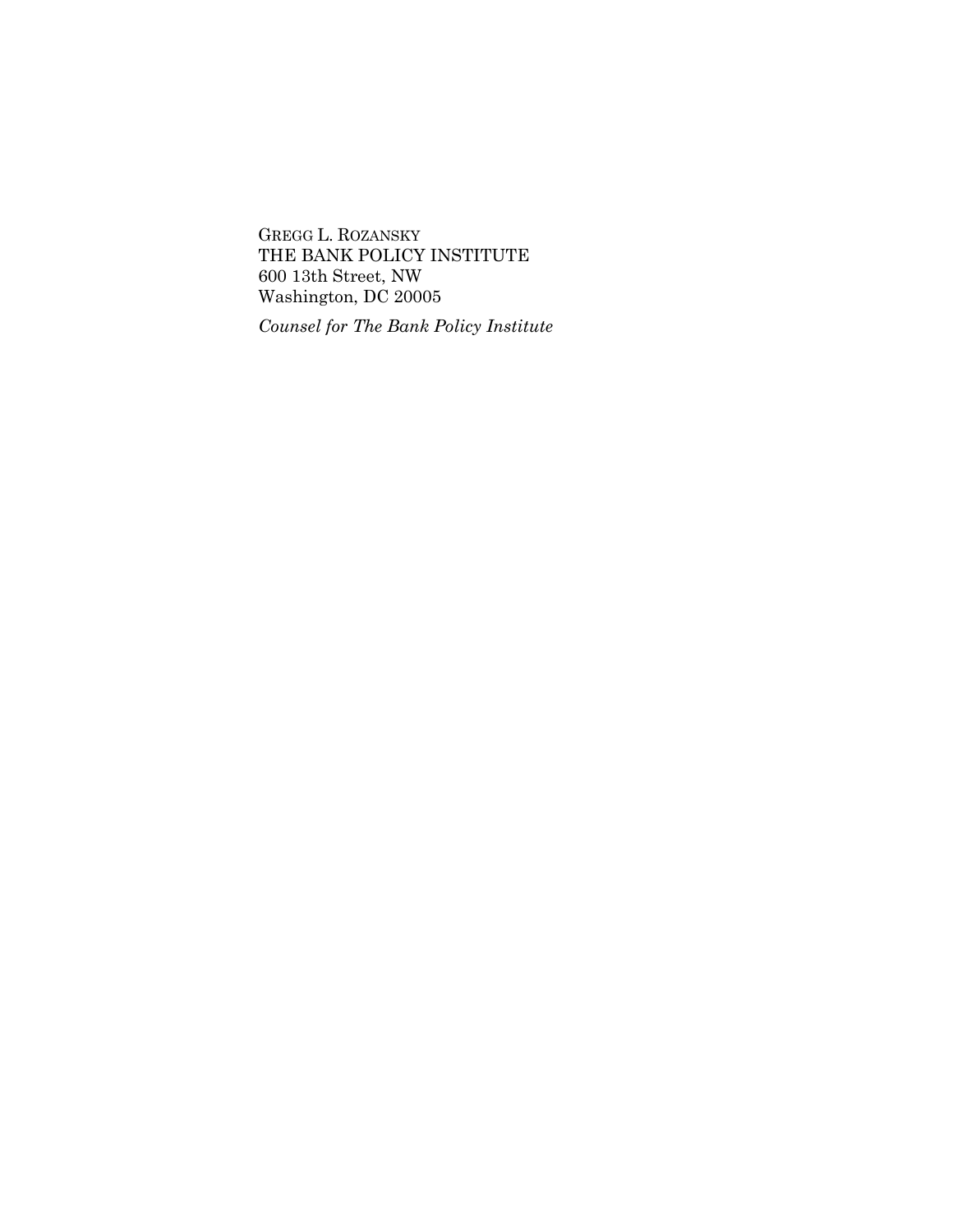## **TABLE OF CONTENTS**

| I. A Robust Discriminatory Effects Doctrine Is<br>Essential To Guard Against Protectionist                                      |
|---------------------------------------------------------------------------------------------------------------------------------|
| II. Washington's Surtax On Out-Of-State Banks                                                                                   |
| III. The Decision Below Frustrates Competition<br>And Provides A Roadmap For States To<br>Evade The Constraints Of The Commerce |
|                                                                                                                                 |
|                                                                                                                                 |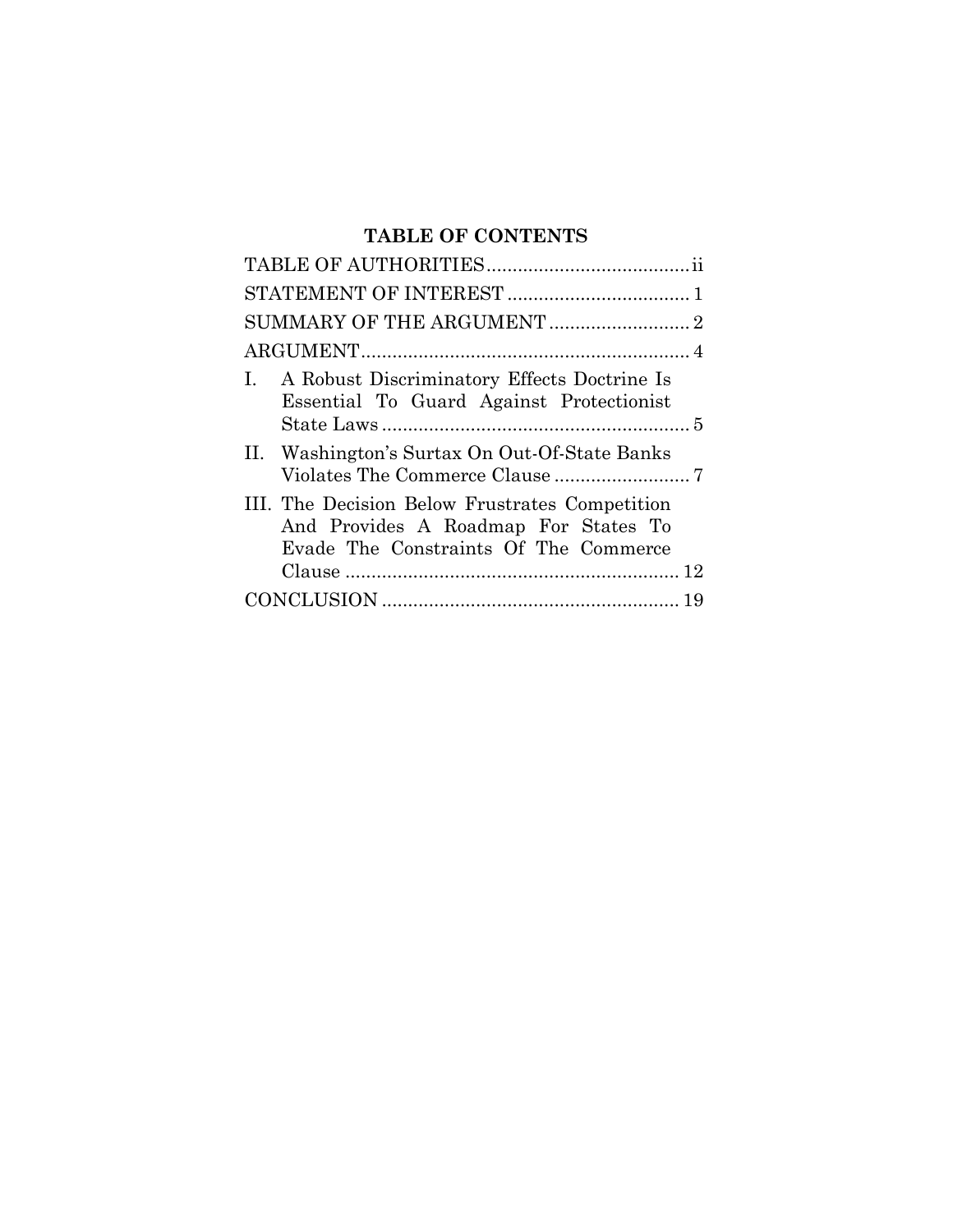## **TABLE OF AUTHORITIES**

# **Cases**

| Amerada Hess Corp. v. Dir., Div. of Tax,              |
|-------------------------------------------------------|
| Best & Co. v. Maxwell,                                |
| Cachia v. Islamorada,                                 |
| Camps Newfound/Owatonna, Inc.<br>v. Town of Harrison, |
| Chamber of Com. of the U.S. v. Franchot,              |
| No. 1:21-cv-410 (D. Md., filed Feb. 18, 2021) 16      |
| Commonwealth Edison Co. v. Montana,                   |
| Complete Auto Transit, Inc. v. Brady,                 |
| Comptroller of Treasury of Md. v. Wynne,              |
| Cuomo v. Clearing House Ass'n, L.L.C.,                |
| Dean Milk Co. v. City of Madison,                     |
| Exxon Corp. v. Governor of Md.,                       |
| Granholm v. Heald,                                    |
| Hunt v. Wash. State Apple Advert. Comm'n,             |
|                                                       |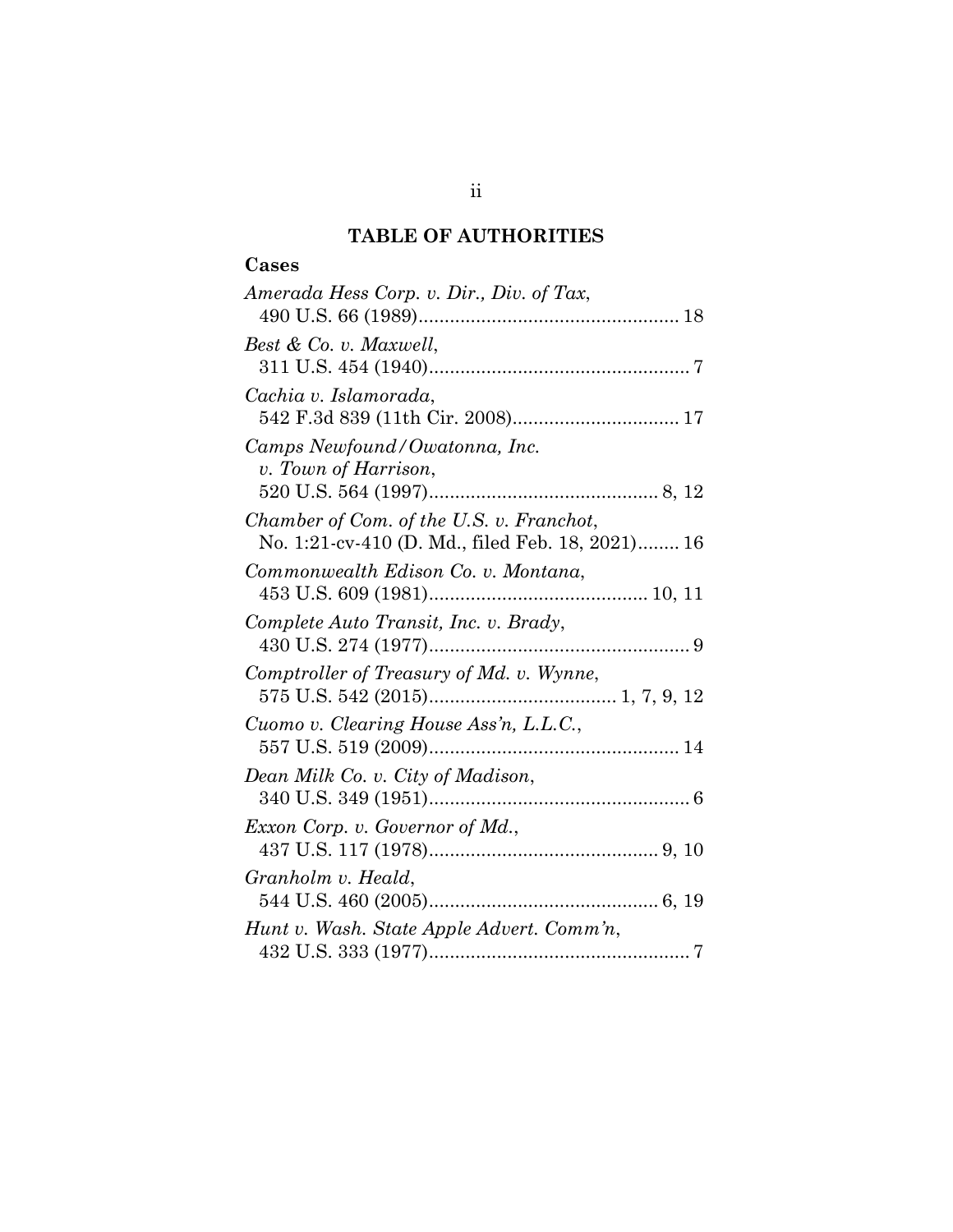| Int'l Franchise Ass'n, Inc. v. City of Seattle,                              |
|------------------------------------------------------------------------------|
| Island Silver & Spice, Inc. v. Islamorada,                                   |
| Lewis v. BT Inv. Managers, Inc.,                                             |
| Maine v. Taylor,                                                             |
| S. Pac. Co. v. State of Ariz. ex rel. Sullivan,                              |
| S.C. Highway Dep't v. Barnwell Bros.,                                        |
| Tenn. Wine & Spirits Retailers Ass'n                                         |
| v. Thomas,                                                                   |
| United Haulers Ass'n, Inc.<br>v. Oneida-Herkimer Solid Waste<br>Mgmt. Auth., |
|                                                                              |
| W. Live Stock v. Bureau of Revenue,                                          |
| Wal-Mart Stores, Inc.<br>v. Tex. Alcoholic Beverage Comm'n,                  |
| West Lynn Creamery, Inv. v. Healy,                                           |
| <b>Statutes</b>                                                              |
|                                                                              |
|                                                                              |
| Md. Code Ann. Tax-Gen. §7.5-102 17                                           |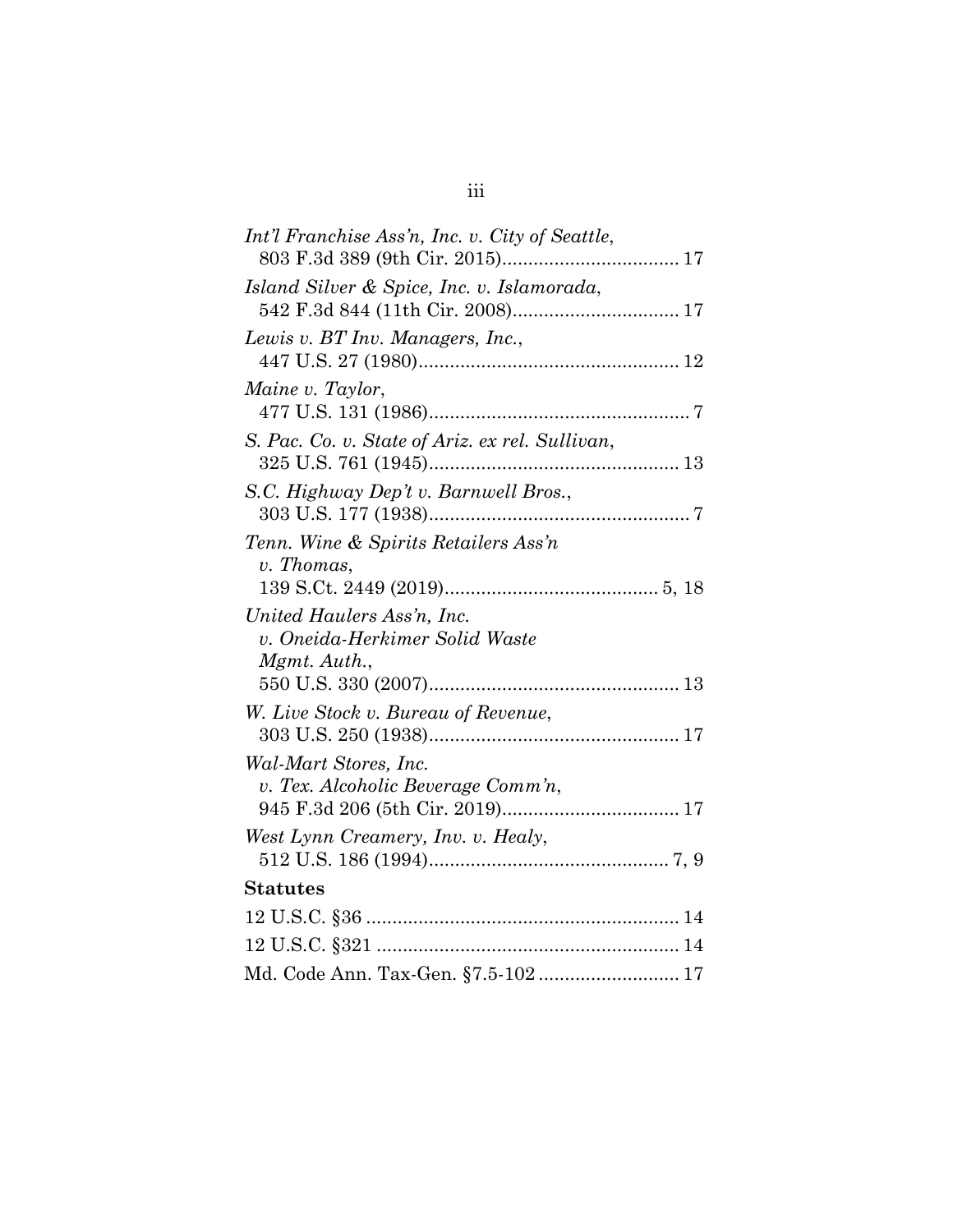| <b>Other Authorities</b>                                                                                                                                                          |
|-----------------------------------------------------------------------------------------------------------------------------------------------------------------------------------|
| Mario Draghi, President, Eur. Univ. Inst.:<br>Risk-reducing and risk-sharing in our<br>Monetary Union (May 11, 2018)                                                              |
| Jerry Ellig & Alan E. Wiseman, Price Effects<br>and the Commerce Clause: The Case of<br><i>State Wine Shipping Laws, 10 J. of</i><br>Empirical and L. Studies 196 (June 2013)  17 |
| FDIC Small Business Lending Survey (2018),<br>https://bit.ly/3sBg7bI                                                                                                              |
| Federal Reserve System Board of Governors,<br>De Novo Interstate Branching by State<br>Member Banks, (Feb. 14, 2011)                                                              |
| The Federalist No. 7 (Alexander Hamilton)                                                                                                                                         |
| Barry Friedman & Daniel T. Deacon, A<br>Course Unbroken: The Constitutional<br>Legitimacy of the Dormant Commerce                                                                 |
| Anna Kovner, James I. Vickery, & Lily Zhou,<br>Do big banks have lower operating costs?,<br>20 Econ. Pol'y Rev. 2 (Dec. 31, 2014)  15                                             |
| Pl's Opp., Chamber of Com. of the U.S. v.<br><i>Franchot</i> , No. 1:21-cv-410 (D. Md., July 29,<br>2021) Dkt. 31-1<br>. 16                                                       |
| Gordon S. Wood, The Creation of the<br>American Republic, 1776-1787 (1998)  5                                                                                                     |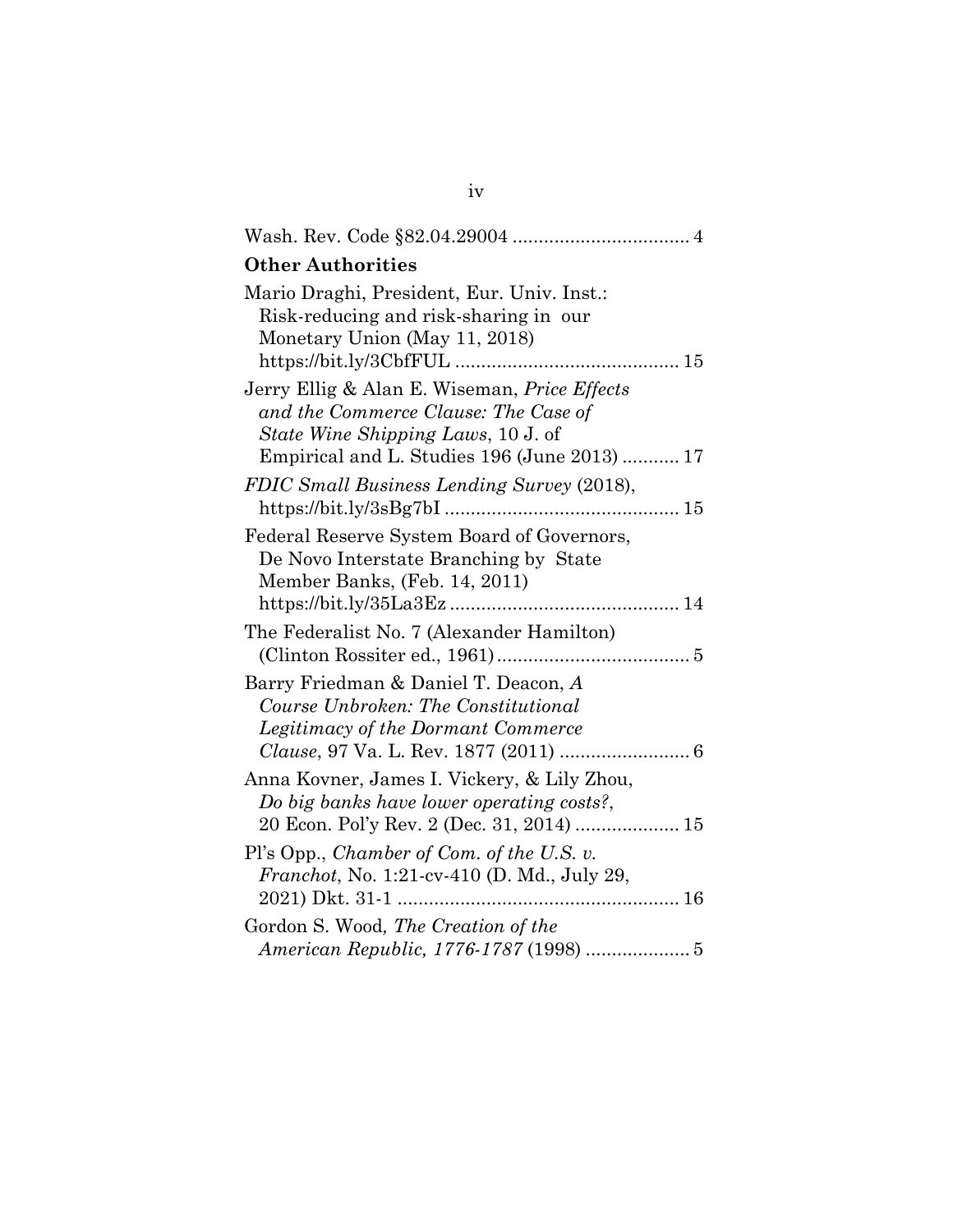#### **STATEMENT OF INTEREST[1](#page-6-0)**

The Chamber of Commerce of the United States of America (the "Chamber") is the world's largest business federation. It represents approximately 300,000 direct members and indirectly represents the interests of more than three million companies and professional organizations of every size, in every industry sector, and from every region of the country. An important function of the Chamber is to represent the interests of its members in matters before Congress, the Executive Branch, and the courts. To that end, the Chamber regularly files amicus curiae briefs in cases, like this one, that raise issues of concern to the nation's business community.

The Chamber has a strong interest in preventing state and local discrimination against interstate commerce and has filed *amicus* briefs in other cases addressing such questions. *See, e.g.*, *Comptroller of Treasury of Md. v. Wynne*, 575 U.S. 542 (2015). The Chamber's members include a significant number of banks and other businesses that engage in commerce in and among the 50 states. As a result, they are subject to a host of state and local taxes across virtually every jurisdiction. Discriminatory state taxes can significantly affect their business

<u>.</u>

<span id="page-6-0"></span><sup>1</sup> Pursuant to Supreme Court Rule 37.6, *amici curiae* state that no counsel for any party authored this brief in whole or in part and that no entity or person, aside from *amici curiae*, their members, and their counsel, made any monetary contribution toward the preparation or submission of this brief. Pursuant to Supreme Court Rule 37.2, counsel of record for all parties have received timely notice of the intent to file this brief and have consented to this filing.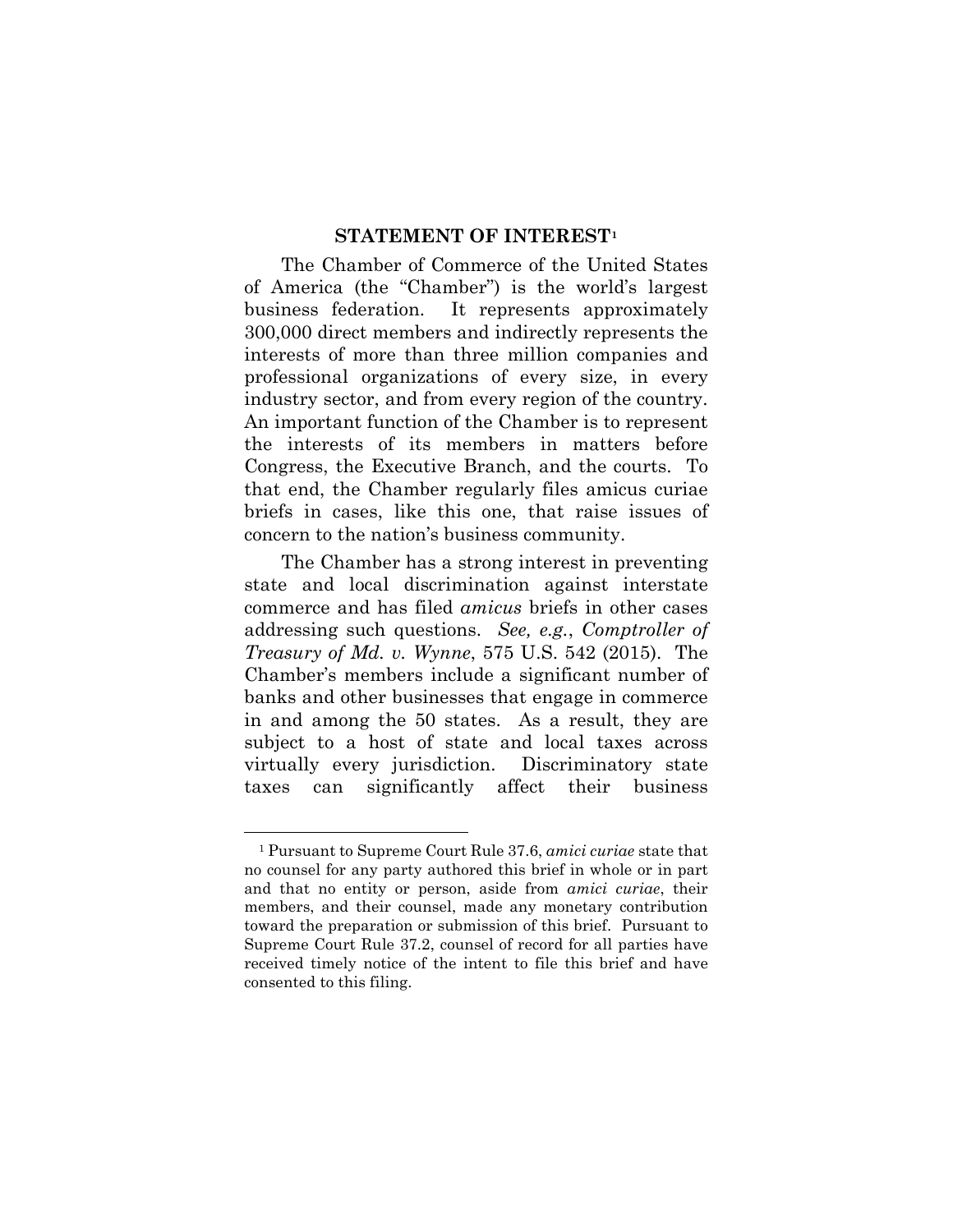objectives—particularly their interstate activities. Properly interpreted, the Commerce Clause protects the Chamber's members from discriminatory laws imposing taxes that, in effect, target out-of-state businesses and interstate commerce.

The Bank Policy Institute ("BPI") is a nonpartisan public policy, research, and advocacy group. Members of the BPI include universal banks, regional banks, and major foreign banks doing business in the United States. BPI's members employ nearly two million Americans and make 68% of all loans and nearly half of the nation's small business loans. BPI has a strong interest in ensuring a fair and competitive interstate banking market that is not hindered by protectionist barriers to interstate trade.

*Amici* submit this brief to share their perspective on why it is critical that the courts continue to meaningfully enforce the long-settled rule that the Commerce Clause prohibits states from enacting laws that have the impermissible effect of discriminating against interstate commerce.

### **SUMMARY OF THE ARGUMENT**

Washington's new business and occupation tax on financial institutions with a global net income of at least \$1 billion is a study in discrimination against interstate commerce. The tax was designed for the acknowledged purpose of helping local banks at the expense of "the largest banks in the world," Pet.5, and it accomplishes exactly that. By applying only to financial institutions that do a volume of *global* business that exceedingly few local financial institutions have reached, the surtax is tailor-made to fall almost exclusively on financial institutions that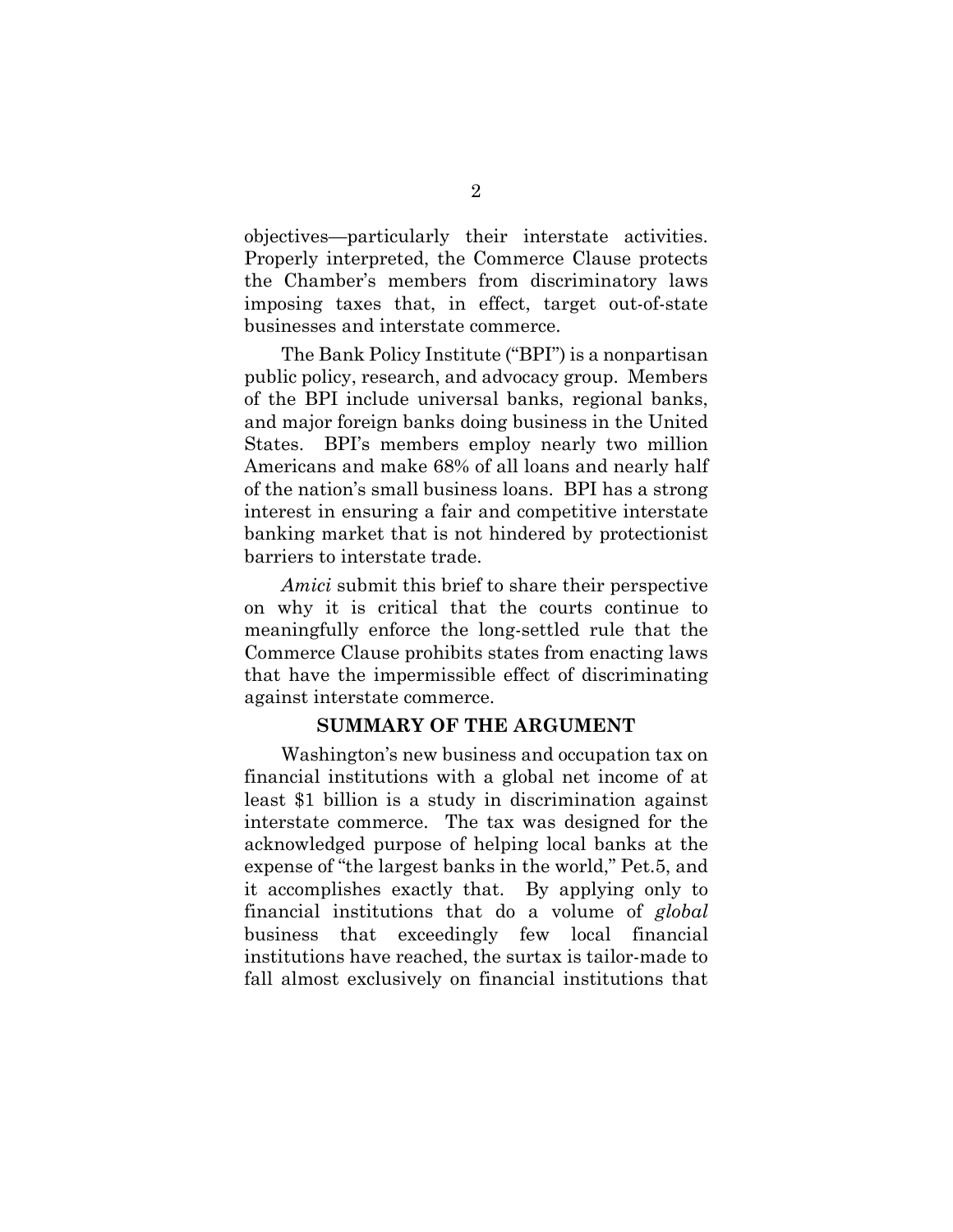are based and do most of their business outside the state, which it has in fact done a whopping 98% of the time. There is thus no denying that out-of-state banks pay a higher tax rate to do business in Washington than in-state banks pay—and do so because they engage in a higher volume of out-of-state commerce, no less. That is textbook discrimination against interstate commerce.

The Washington Supreme Court nonetheless held that the surtax does not violate the Commerce Clause, insisting that petitioners' discriminatory *effects* claim fails because the tax is not discriminatory *on its face*. That gets matters backward. As this Court's cases teach, it is the *effect* of a law on interstate commerce, not the particular means by which that effect is accomplished, that is the principal concern of the dormant Commerce Clause. After all, the point of the doctrine is to police for barriers to interstate trade, not to impose an equal-treatment rule for its own sake. And a state law that draws distinctions based on a near-perfect proxy for "out-of-state" imposes just as much of a barrier to interstate trade as one that draws distinctions between in-state and out-of-state goods, services, or suppliers explicitly. That is precisely why this Court has said time and again that laws that have the effect of discriminating against interstate commerce are subject to the same rule of virtually *per se* invalidity as laws that accomplish that end explicitly. By deeming facial neutrality sufficient to defeat a discriminatory effects claim, the decision below deprives that rule of all force.

Left standing, the decision below will enable Washington's discriminatory law to serve as a model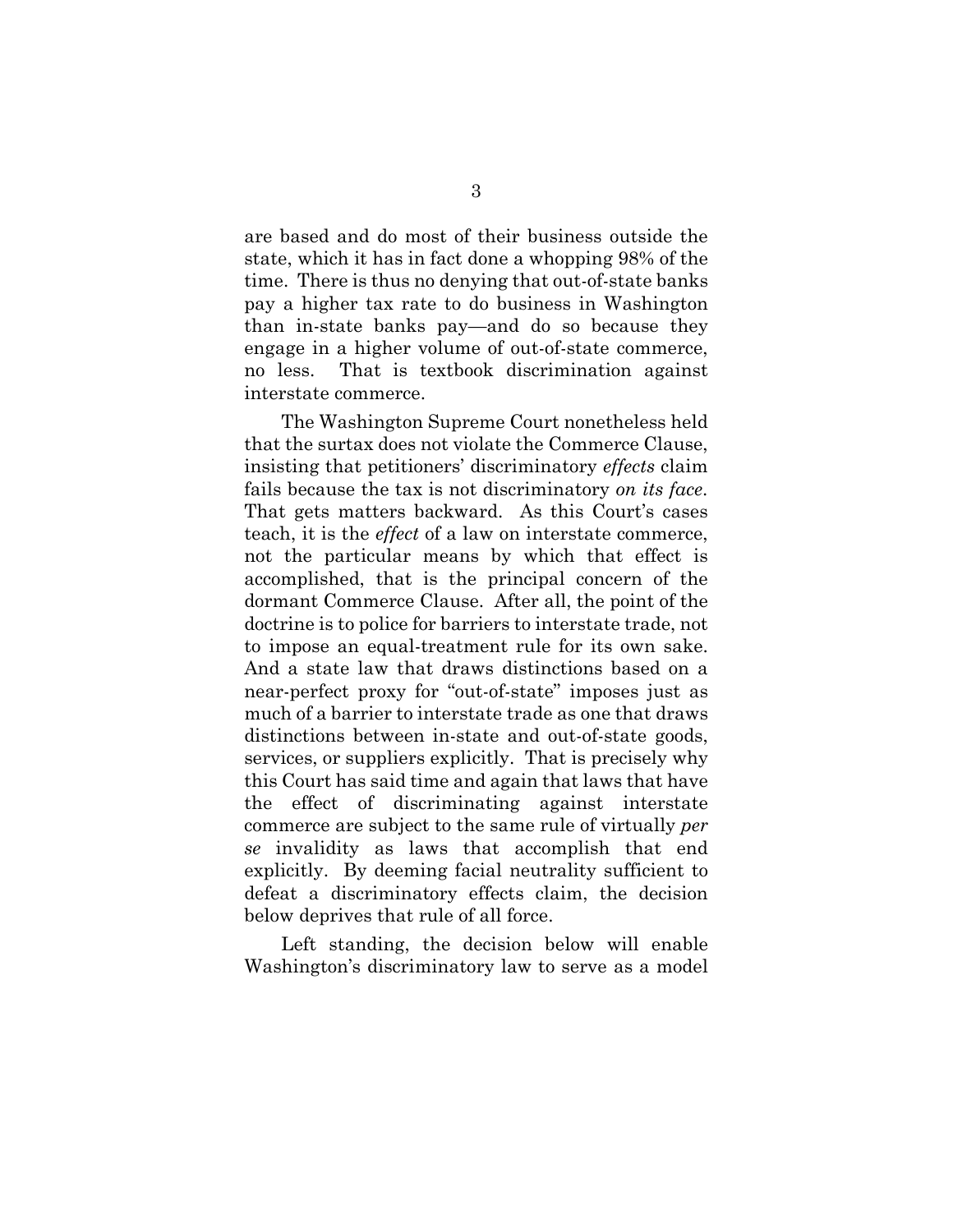for other states seeking to adopt equally protectionist tax regimes. Moreover, nothing about Washington's approach, or the Washington Supreme Court's decision sanctioning it, is confined to the financial services industry. States could just as easily use "global income" (or some other near-perfect proxy) to impose discriminatory barriers to interstate trade in other industries. Indeed, at least one other state has already done so, using global income to target digital advertising services that do most of their business out of state. *See infra* at 16. And the potential for abuse is as broad as commerce itself. The Court should grant certiorari and provide states and lower courts with a much-needed reminder that the discriminatory effects test remains alive and well.

#### **ARGUMENT**

Washington's bank surtax is an extreme outlier in the world of state taxes. Although it is not unusual to apportion a tax to income derived on in-state activity, it is highly unusual for the tax to be triggered in the first instance by how much business an entity does *out* of state. The Washington tax does just that, as it is triggered by how much net income a bank generates anywhere in the world. *See* Wash. Rev. Code §82.04.29004. That novel approach is woefully out of step with how states have traditionally taxed businesses. And that deliberate effort to shift a tax almost entirely to large banks with considerable business outside the state cannot pass muster under this Court's Commerce Clause jurisprudence.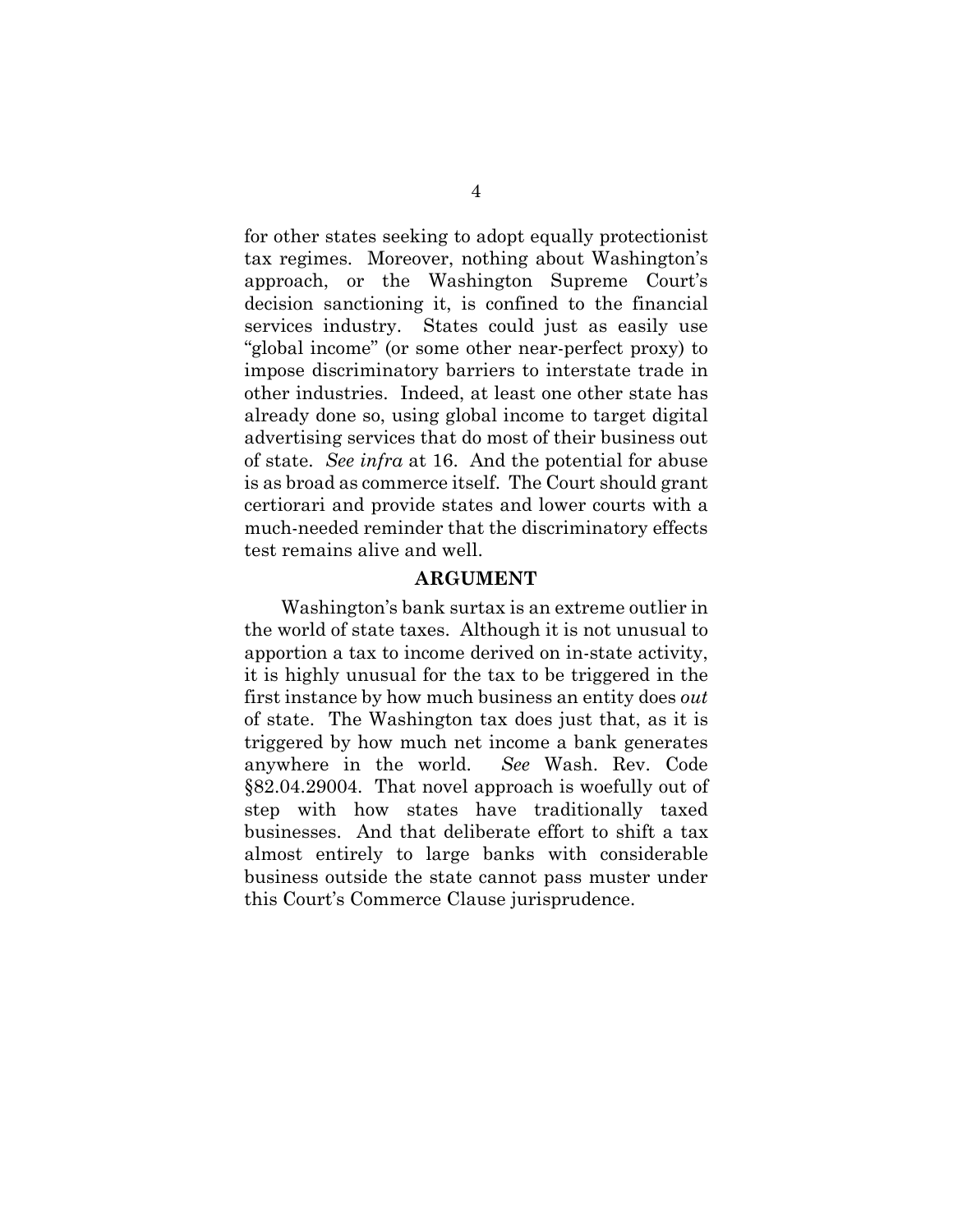## **I. A Robust Discriminatory Effects Doctrine Is Essential To Guard Against Protectionist State Laws.**

The Commerce Clause grants Congress the power to "regulate Commerce … among the several States." Art. I, §8, cl. 3. Although the clause is a positive grant of power to Congress, "the proposition that the Commerce Clause by its own force restricts state protectionism is deeply rooted in [this Court's] case law." *Tenn. Wine & Spirits Retailers Ass'n v. Thomas*, 139 S.Ct. 2449, 2460 (2019). Indeed, just a few Terms ago, the Court reiterated that the Commerce Clause is "the primary safeguard against state protectionism." *Id.* at 2461.

As the Court explained, "removing state trade barriers was a principal reason for the adoption of the Constitution," for states had "notoriously obstructed the interstate shipment of goods" in the years leading up to the Constitutional Convention of 1787. *Id.* at 2460; *see also, e.g.*, The Federalist No. 7, at 62-63 (Alexander Hamilton) (Clinton Rossiter ed., 1961) ("regulations of trade, by which particular States might endeavor to secure exclusive benefits to their own citizens … naturally lead to outrages, and these to reprisals and wars"); Gordon S. Wood*, The Creation of the American Republic, 1776-1787*, 463-67 (1998). Thus, "[i]t would be strange if the Constitution contained no provision curbing state protectionism, and at this point in the Court's history, no provision other than the Commerce Clause could easily do the job." *Tenn. Wine*, 139 S.Ct. at 2460; *see generally*  Barry Friedman & Daniel T. Deacon, *A Course Unbroken: The Constitutional Legitimacy of the*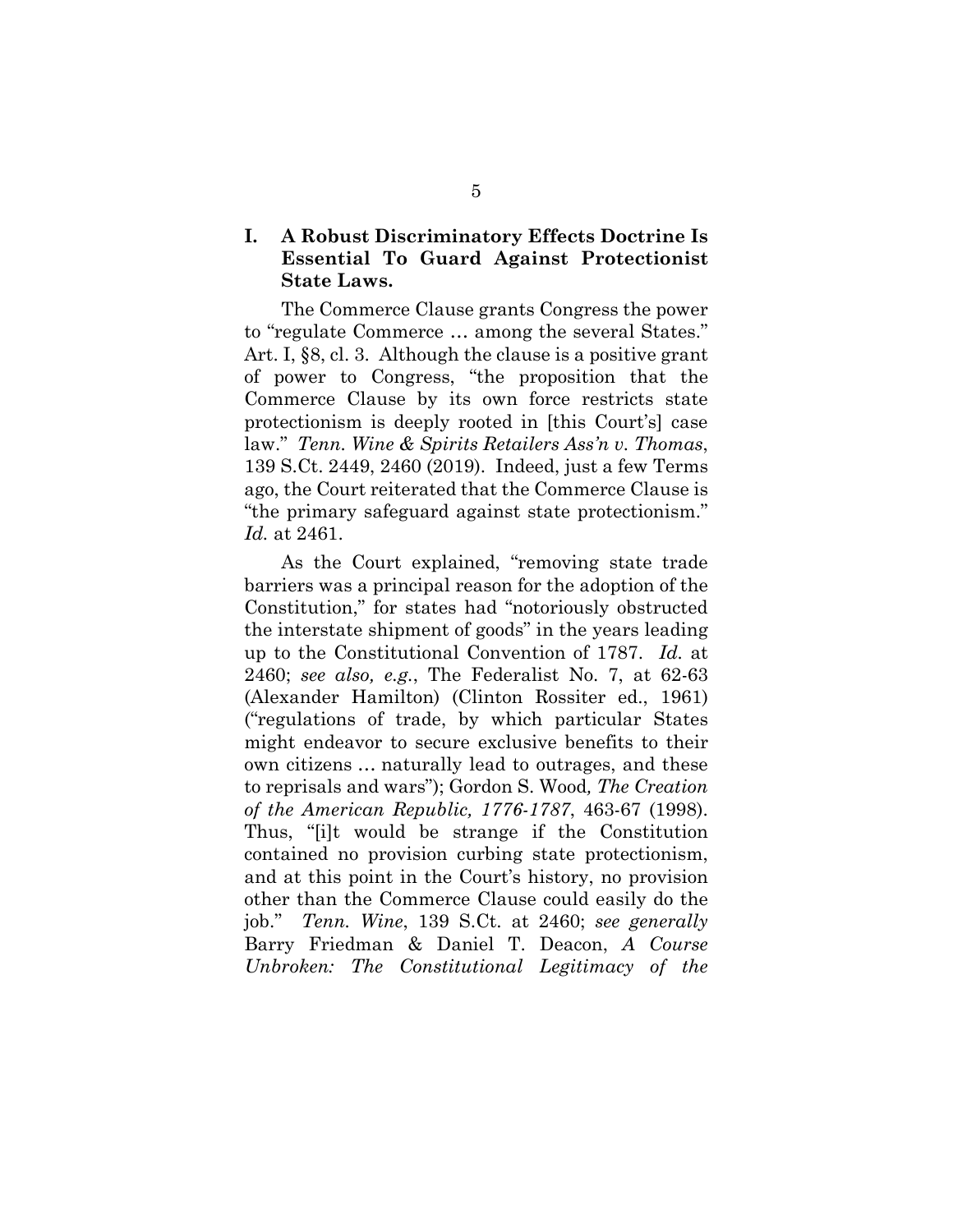*Dormant Commerce Clause*, 97 Va. L. Rev. 1877 (2011) (defending the textual and historical basis for the dormant Commerce Clause).

As the primary constitutional safeguard against state protectionism, the Commerce Clause is naturally concerned not just with *overt* discrimination against interstate commerce, but also with state laws that have *the effect* of discriminating against interstate commerce. It could hardly be otherwise given the realworld concerns underlying it. After all, the framers were not worried about eradicating some dignitary or other abstract form of harm that might flow from the bare act of drawing distinctions between in-state and out-of-state goods, services, or suppliers. They were worried about eradicating barriers to interstate trade.

To be sure, laws that on their face treat in-state and out-of-state interests differently are prime candidates for the imposition of such impermissible barriers, which is why they are subject to a "virtually *per se* rule of invalidity." *Granholm v. Heald*, 544 U.S. 460, 476 (2005). But the ultimate concern of the Commerce Clause is whether a state has imposed a barrier to interstate trade, and history has proven that states are no less capable of accomplishing that forbidden end through stratagems more subtle than facial discrimination. A Commerce Clause that captured only "the rare instance where a state artlessly discloses an avowed purpose to discriminate against interstate goods," *Dean Milk Co. v. City of Madison*, 340 U.S. 349, 354 (1951), thus would do vanishingly little to constrain the states' protectionist instincts.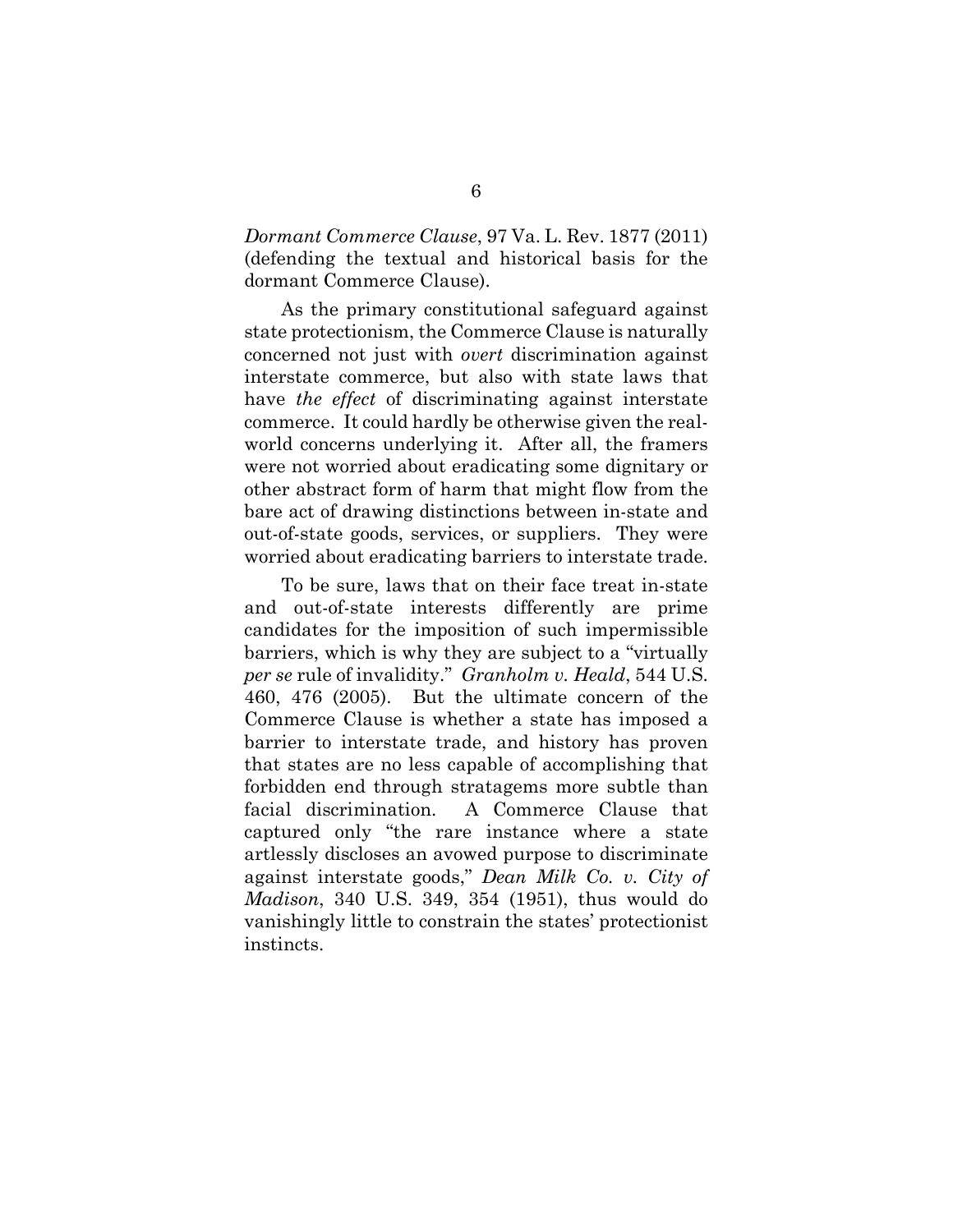In keeping with those commonsense principles, this Court has long held that a state law triggers the virtually *per se* rule of invalidity if it discriminates against interstate commerce "*either* on its face *or* in practical effect." *Maine v. Taylor*, 477 U.S. 131, 138 (1986) (emphasis added). And the Court has not hesitated to invalidate "facial[ly] neutral[]" state laws that had real-world "discriminatory impact[s] on interstate commerce." *Hunt v. Wash. State Apple Advert. Comm'n*, 432 U.S. 333, 352-53 (1977). That has been no less true in the context of tariffs, duties, and taxes—the "paradigmatic example" of laws that discriminate against interstate commerce. *West Lynn Creamery, Inv. v. Healy*, 512 U.S. 186, 193 (1994); *see, e.g.*, *Best & Co. v. Maxwell*, 311 U.S. 454 (1940) (striking down facially neutral North Carolina tax law that distinguished between "regular retail merchants" and those that sold their wares out of rented hotel rooms because it primarily affected out-of-state retailers); *Wynne*, 575 U.S. 542 (striking down facially neutral income tax scheme). In short, whether tariff or tax, "forthright or ingenious," *Healy*, 512 U.S. at 201, the Commerce Clause "prohibits discrimination against interstate commerce," "whatever its form or method" may be, *S.C. Highway Dep't v. Barnwell Bros.*, 303 U.S. 177, 185-86 (1938).

## **II. Washington's Surtax On Out-Of-State Banks Violates The Commerce Clause.**

That long-settled rule should have made this an easy case. If Washington merely wanted to generate more revenue from the operation of banks within its borders, it had the means at its disposal. It could have imposed a tax triggered by how much revenue a bank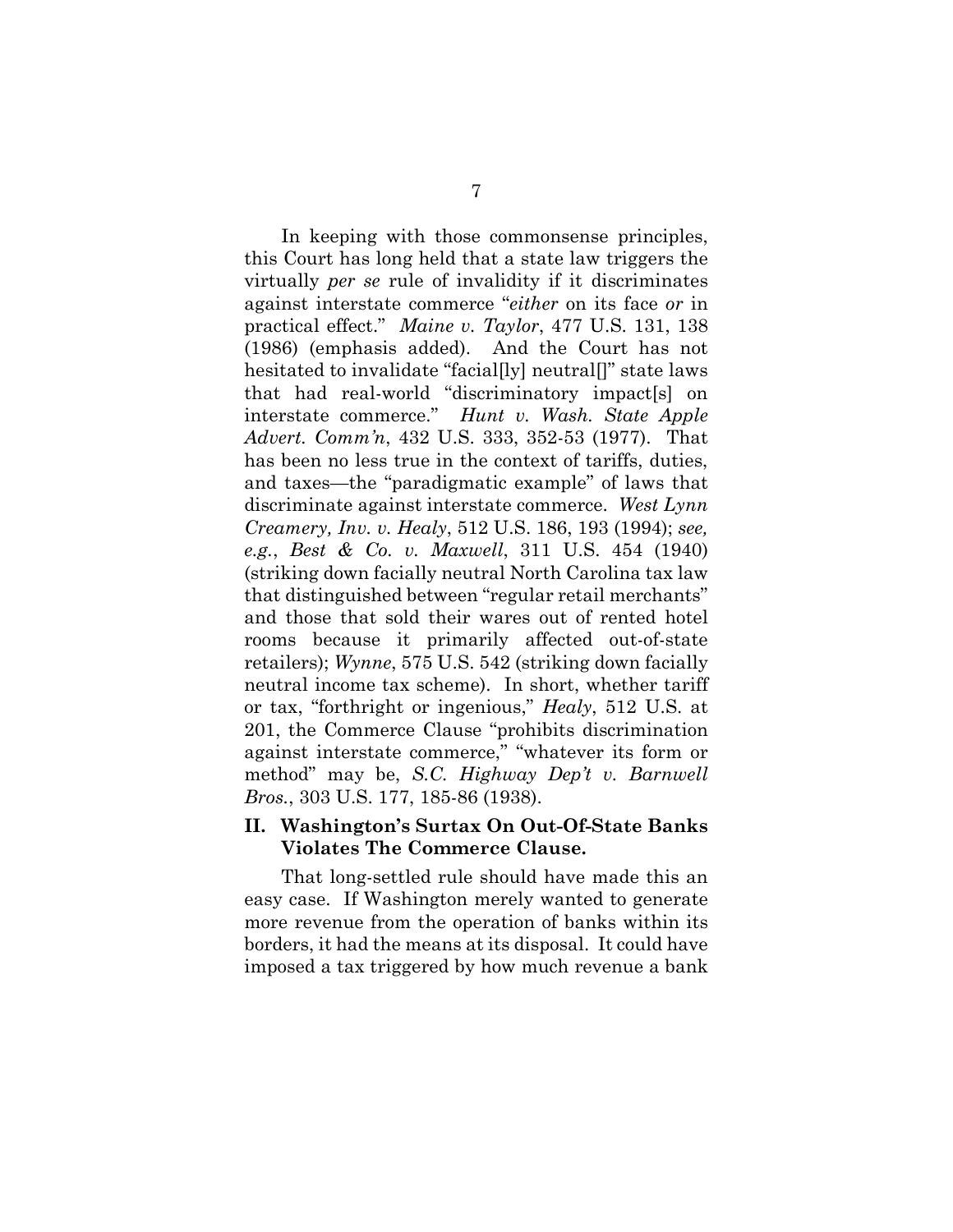earns in the state of Washington, thus directly linking its revenue collection efforts to activities taking place within its borders. If it wanted to provide some measure of protection to smaller banks, it could have set that in-state threshold relatively high. To be sure, that may have left some larger banks that do most of their business *outside* the state off the hook. But that is just a necessary byproduct of a tax scheme that respects both the prohibition on protectionism and the territorial limits of a state's regulatory reach.

Instead, Washington chose a different path. First, it made the trigger for its new surtax a bank's *global* income, thereby ensuring that any bank that does a dollar of business in Washington would be exposed to the tax, even if it does the vast majority of its business outside the state. Second, it set the triggering threshold at \$1 billion, an amount carefully calibrated to capture "the largest banks in the world," Pet.5, while excluding virtually all of the banks based in Washington. That strategy worked to a tee: Large national or multinational financial institutions with principal places of business out of state account for a whopping 98% of the institutions subject to the new surtax, while a miniscule 0.26% of the revenue generated by the surtax has come from in-state banks. Pet.2. That unabashed effort to impose special taxes on banks that heavily "participate[] in interstate commerce," *Camps Newfound/Owatonna, Inc. v. Town of Harrison*, 520 U.S. 564, 578 (1997), is textbook discrimination against interstate commerce.

The Washington Supreme Court nonetheless upheld the surtax, insisting that the fact that it was carefully constructed to apply almost exclusively to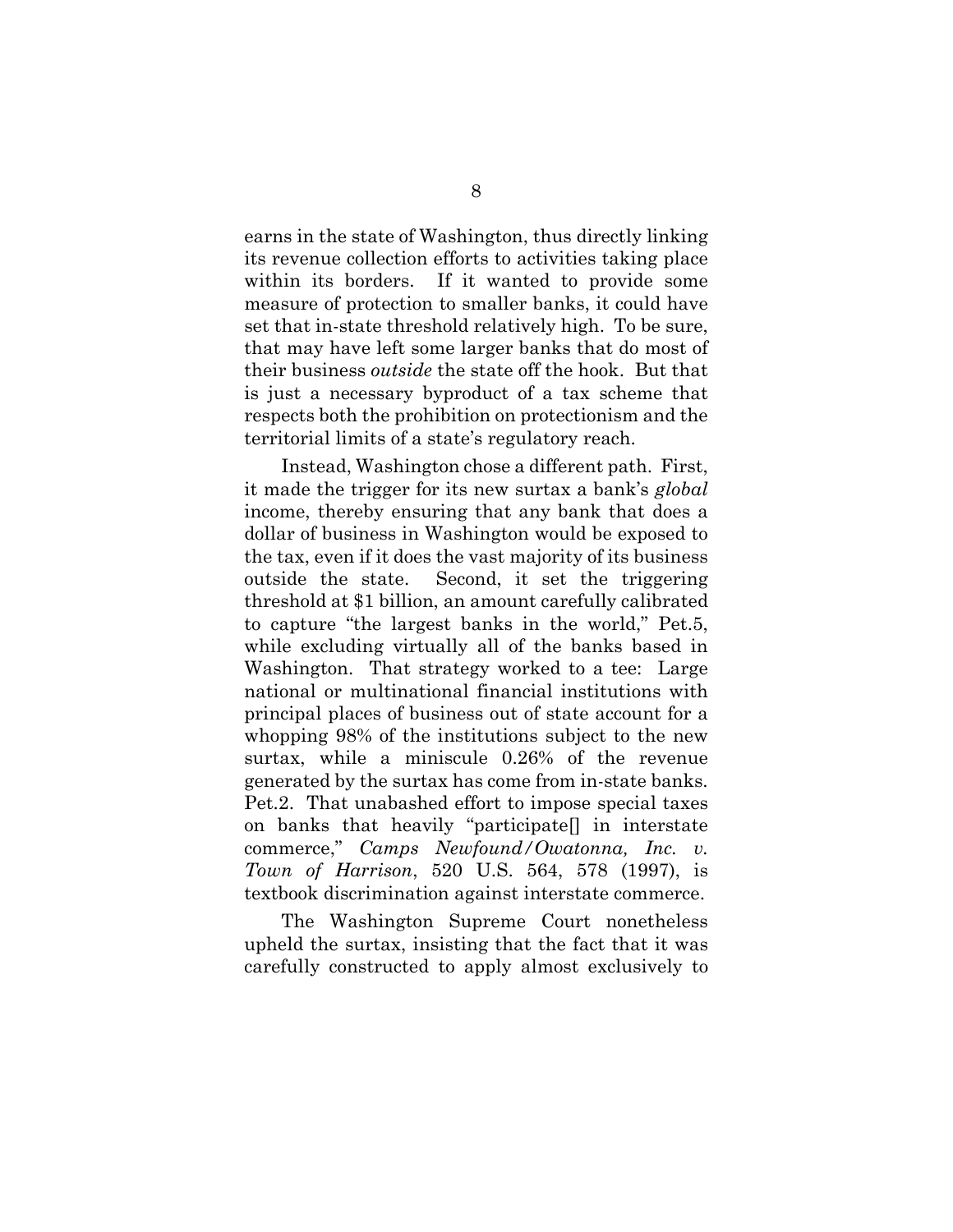out-of-state banks "is of no moment." Pet.App.14a. Indeed, in its view, "even if *no* Washington-based institutions qualified" for the surtax, that still would make no constitutional difference. Pet.App.14a (emphasis added). All that matters, in its view, is that the tax is not *explicitly* triggered by "a distinction between in-state and out of state" banks. Pet.App.13a-14a. But if that were all that mattered, then the effects test would be a dead letter, for the universe of facially neutral laws that have the effect of discriminating against interstate commerce would be a null set. That would turn the Commerce Clause on its head, policing only the easiest kind of discrimination for states to avoid, while doing nothing to preclude states from using more subtle means to accomplish the actual *ends* with which the Commerce Clause is concerned.

Remarkably, the court seemed to think that *this* Court's cases somehow compel that topsy-turvy result. Pet.App.14a. In fact, this Court's cases teach exactly the opposite lesson: "The Commerce Clause regulates effects," *Wynne*, 575 U.S. at 561 n.4, so it is the "practical effect," "not the formal language of the tax statute," that matters, *Complete Auto Transit, Inc. v. Brady*, 430 U.S. 274, 279 (1977). Were the analysis to hinge on the "formal language" of the law or the face of the statute, then states would be rewarded for the very artful drafting and "ingenious" devices, *Healy*, 512 U.S. at 201, that the Commerce Clause is supposed to guard against.

Contrary to the Washington Supreme Court's contentions, neither *Exxon Corp. v. Governor of Maryland*, 437 U.S. 117 (1978), nor *Commonwealth*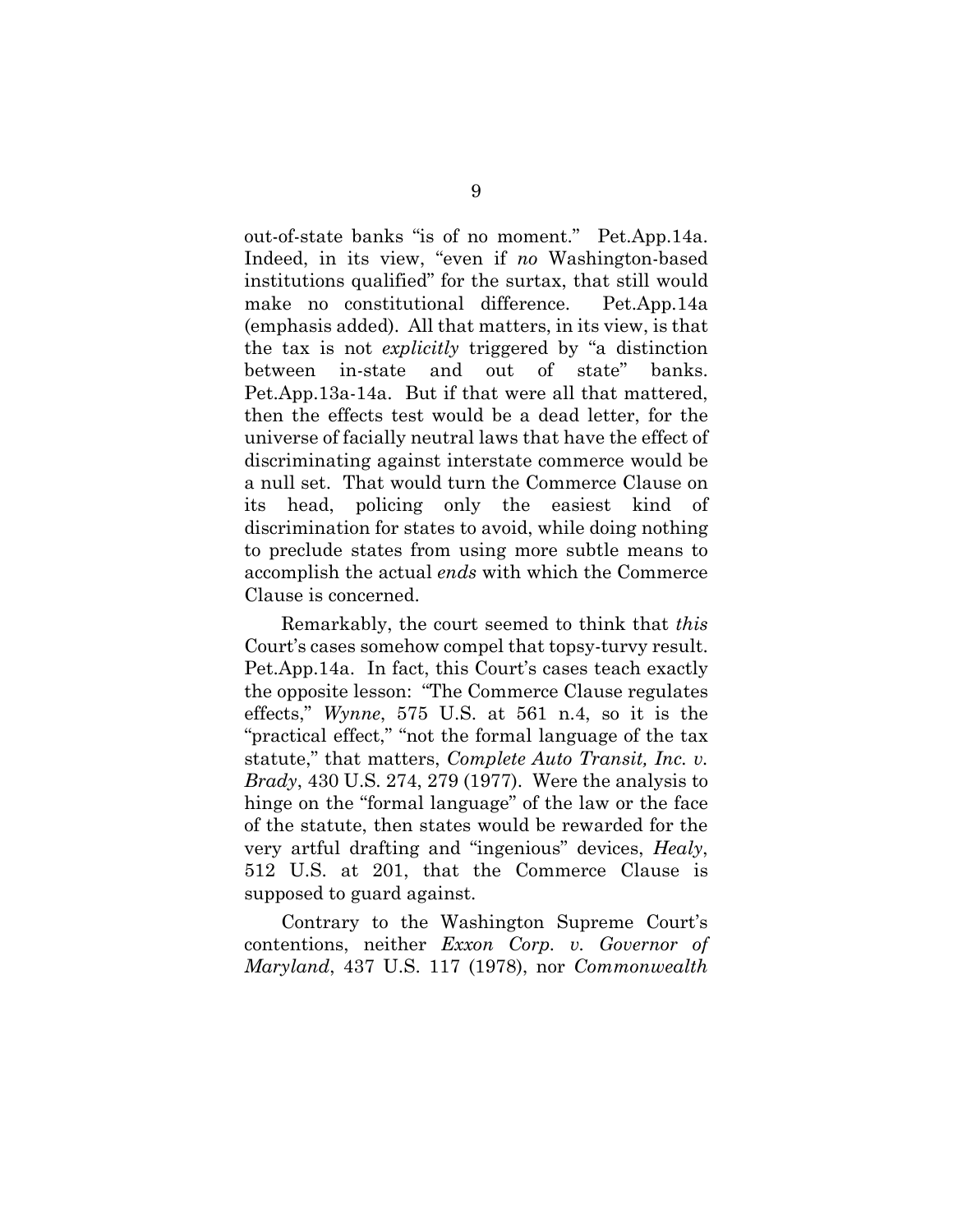*Edison Co. v. Montana*, 453 U.S. 609 (1981), supports—let alone compels—a different conclusion. To be sure, those cases demonstrate that a facially neutral law that disproportionately impacts interstate commerce does not *necessarily* violate the Commerce Clause. But they do not begin to support the illogical proposition that facially neutral laws that disproportionately impact interstate commerce necessarily *do not* violate the Commerce Clause.

*Exxon* concerned a Maryland law that prohibited "a producer or refiner of petroleum products" from operating a "retail service station" in the state. 437 U.S. at 119-20. The challengers "argu[ed] that the effect of the statute [was] to protect in-state independent dealers"—gas distributors that did not produce or refine their own petroleum—"from out-ofstate competition" from vertically integrated dealers. *Id.* at 125. This Court disagreed. In doing so, the Court did not reason that the facial neutrality of the law rendered its real-world effects irrelevant. It simply concluded that the challengers failed to prove as a matter of fact that the law actually had a discriminatory effect. As the Court explained, the law did not prevent "interstate dealers" who did *not* produce or refine petroleum from "compet[ing] directly with the Maryland independent dealers"—a considerable exclusion since there were "several major interstate marketers of petroleum that own[ed] and operate[d] their own retail gasoline stations." *Id.* at 125-27. And the law did not "place added costs upon" petroleum sold by independent interstate marketers, but rather left them free to compete with in-state independent dealers on equal terms. *Id.* at 126. The only entities for whom the law added costs were the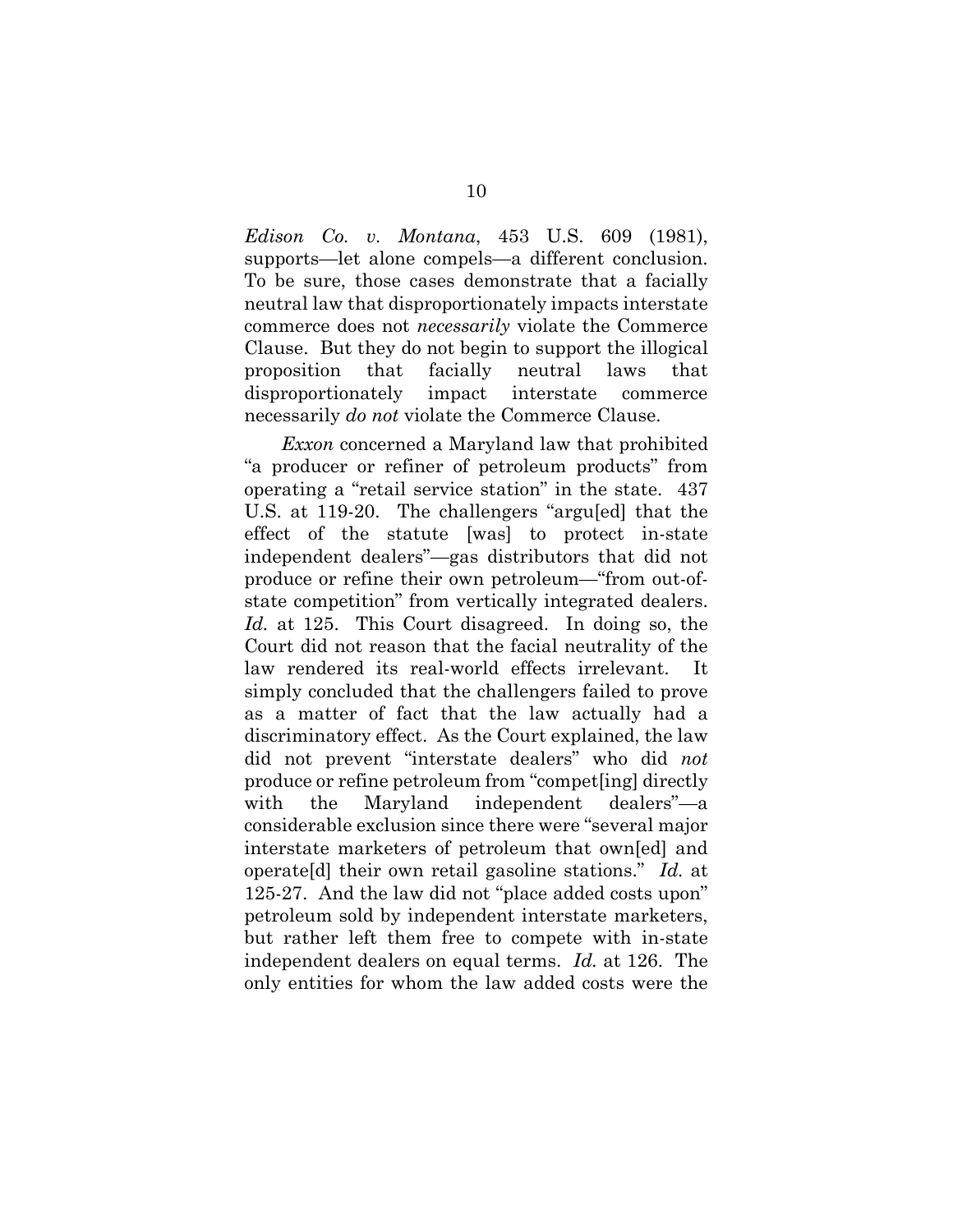vertically integrated, and those same costs would apply regardless of where they were based.

Here, by contrast, the discriminatory effect on out-of-state banks vis-à-vis in-state banks is palpable: Many out-of-state banks must now pay a tax that the vast majority of in-state banks must not. That is not because they are structured differently, or because they do more business in Washington. It is because they do more business *outside* Washington. Whatever may be said of making it more costly to be vertically integrated, making it more costly for out-of-state companies than it is for their in-state competitors to do business in state is a classic form of protectionism.

*Commonwealth Edison* is, if possible, even more off-point. That case involved a severance tax levied by Montana on the mining of coal in Montana. 453 U.S. at 612-13. While the tax applied in the same manner to anyone who mined coal in Montana, the challengers argued that it nonetheless discriminated against outof-state commerce "because 90% of Montana coal is shipped to other States under contracts that shift the tax burden primarily to non-Montana utility companies and thus to citizens of other States." *Id.* at 617-18. The Court rejected that argument, reasoning that those who choose to mine coal in Montana should not be relieved of an ordinary "cost of doing business" in Montana just because Montana attracts a lot of outof-state miners. *Id.* at 623-34.

Here, by contrast, the surtax is not a cost of doing business *in Washington*. Quite the contrary: It is a cost triggered by doing a high volume of business *outside of Washington*. That is no accident; the whole point of measuring net income on a global, rather than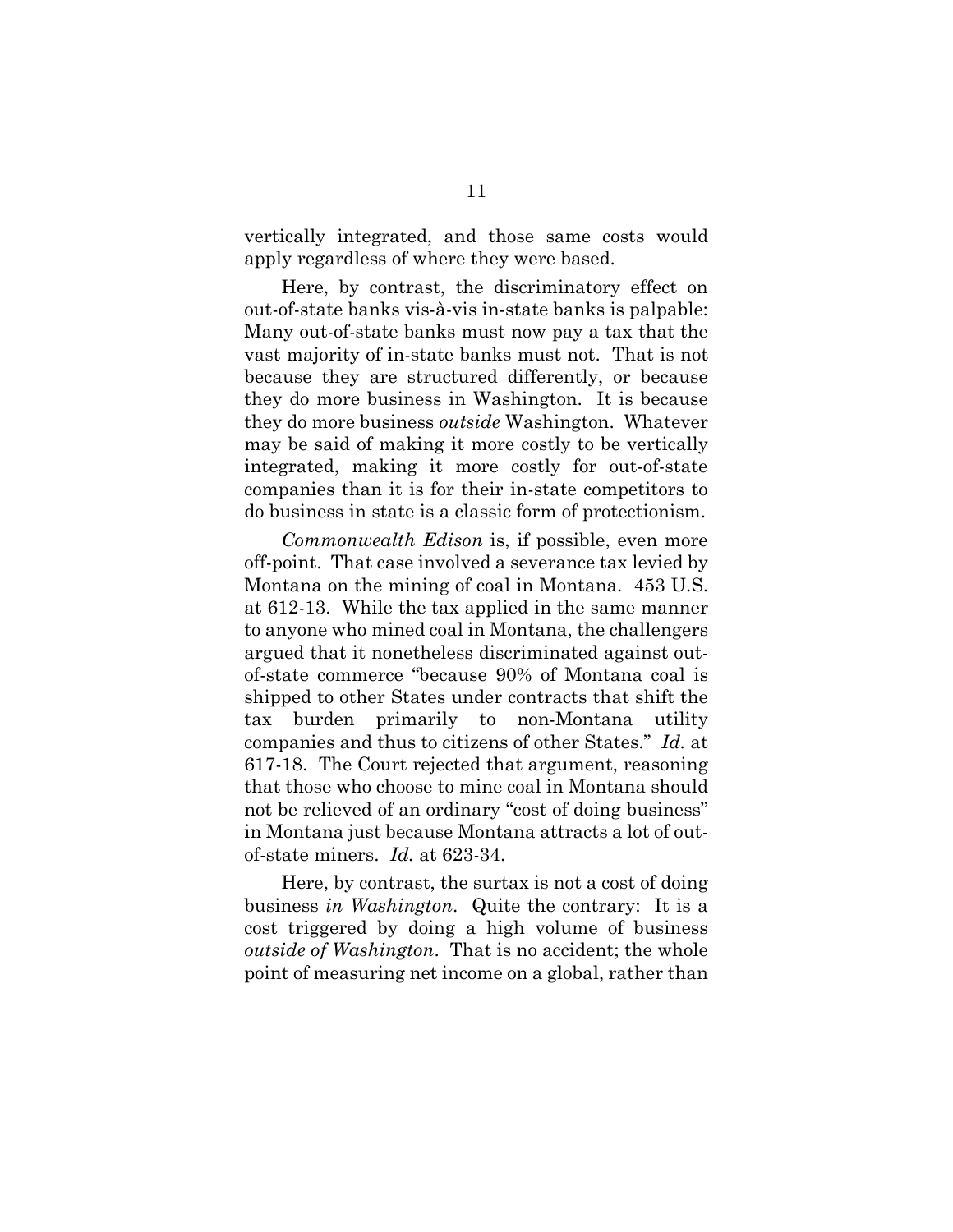in-state, basis is to ensure that the tax falls primarily on "the largest banks in the world," not "the community banks and the small credit unions" who do most or all of their business in Washington. Pet.5. That makes this a particularly easy case, as singling entities out for special taxes *precisely because* of the degree to which they "participate[] in interstate commerce" is discrimination against interstate commerce, plain and simple. *Camps Newfound*, 520 U.S. at 579; *see also, e.g.*, *Lewis v. BT Inv. Managers, Inc.*, 447 U.S. 27, 42 n.9 (1980) ("discrimination based on the extent of local operations is itself enough to establish the kind of local protectionism" that is virtually *per se* invalid). That is true regardless of whether the singling out is explicit or is accomplished through the marginally more subtle means of finding a proxy that is a near-perfect fit for doing a lot of business outside the state. Either way, imposing special taxes on those who engage in more out-of-state business, in an avowed effort to aid their smaller, local competitors, is the "quintessential evil" of the kind of protectionist tax scheme that the Commerce Clause guards against. *Wynne*, 575 U.S. at 545. That lower courts cannot seem to recognize as much is a powerful illustration of the need for this Court to step in and ensure that the effects test does not wither on the vine.

**III. The Decision Below Frustrates Competition And Provides A Roadmap For States To Evade The Constraints Of The Commerce Clause.** 

Left standing, the decision below will allow Washington's law to serve as a roadmap for states looking to skirt the Commerce Clause's strictures. If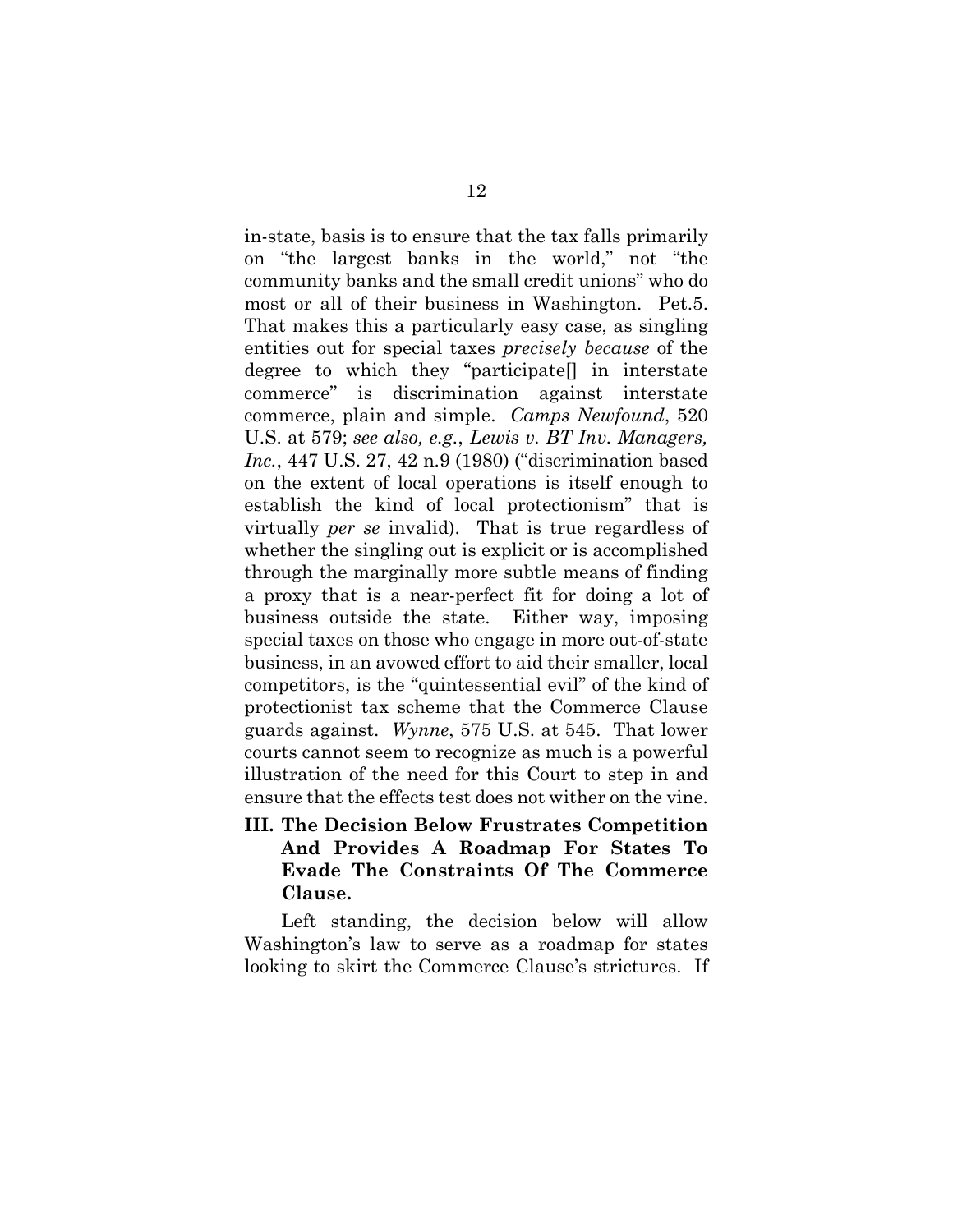ready-made proxies for discrimination like "global income" truly suffice to render a law's actual effects on interstate commerce irrelevant, then national financial institutions will become easy targets for protectionist measures designed to advantage favored, local banks at their expense. Indeed, one of the principles animating the dormant Commerce Clause is the concern that when "the burden of state regulation falls on interests outside the state," the pressure to impose that burden "is unlikely to be alleviated by the operation of those political restraints normally exerted when interests within the state are affected." *S. Pac. Co. v. State of Ariz. ex rel. Sullivan*, 325 U.S. 761, 767 n.2 (1945); *see also, e.g.*, *United Haulers Ass'n, Inc. v. Oneida-Herkimer Solid Waste Mgmt. Auth.*, 550 U.S. 330, 345 (2007). If anything, the dynamic is reversed, as state legislators feel even *more* pressure from their in-state constituents to enact laws that have the effect of shifting local costs to outof-state interests.

The obvious impact of a surtax like the one Washington has imposed is to discourage large national banks from doing business in Washington. Because the surtax forces large financial institutions (which unsurprisingly have proven most likely to be national institutions) to pay a higher tax rate than smaller financial institutions, it puts them at a competitive disadvantage, curbing their ability to maintain the range and amount of banking products and services currently offered without an offsetting increase in prices. The result is exactly what the Commerce Clause is supposed to guard against: limited consumer choice and declining competition, owing to discrimination against interstate commerce.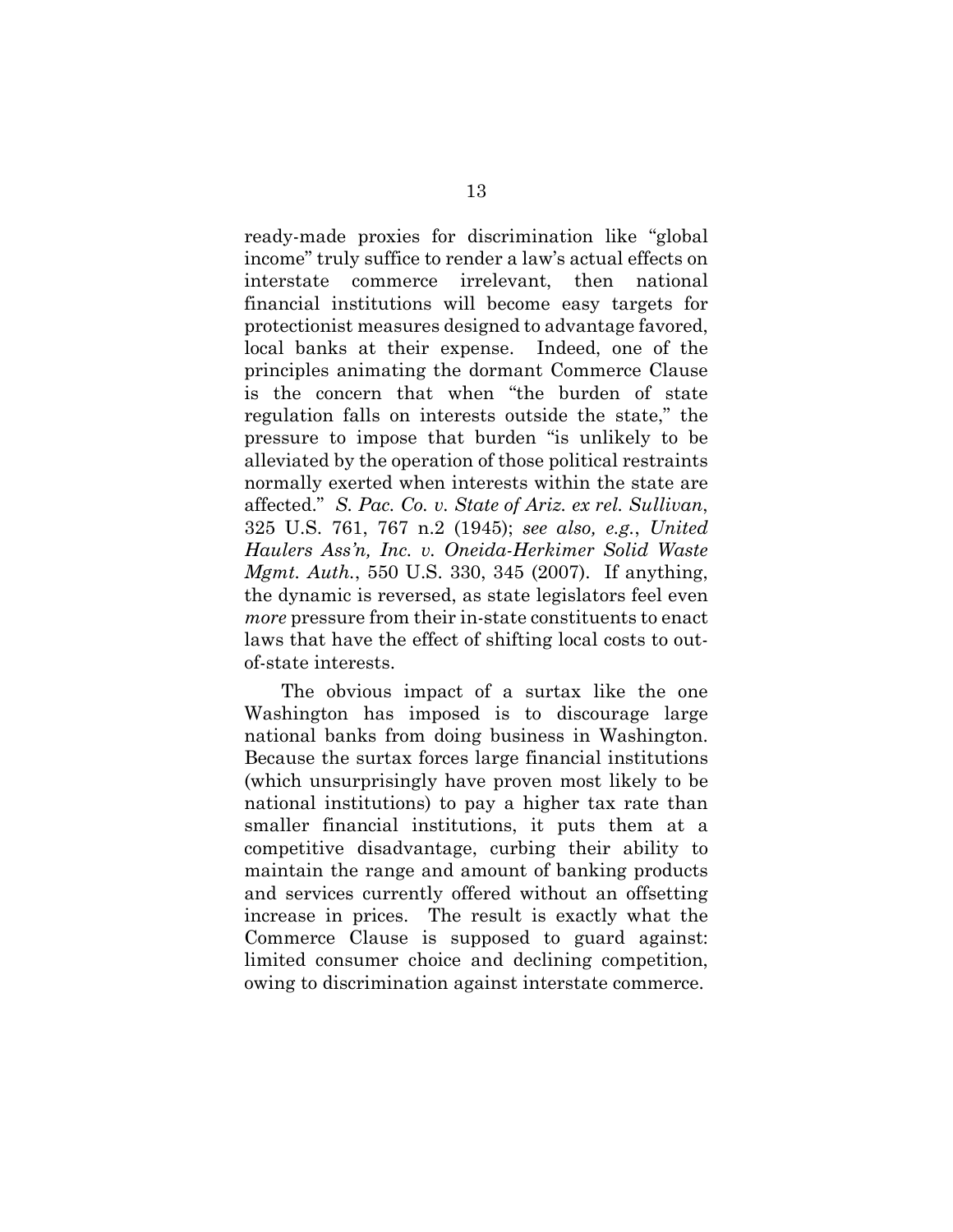A tax scheme that discourages large national banks from doing business in a state also frustrates critical federal objectives. Congress has made clear its interest in a national financial services market. Starting with the Riegle-Neal Interstate Banking and Branching Efficiency Act of 1994, Congress began undoing many of the restrictions from the McFadden Act of 1927 that restrained banking across state lines by authorizing national banks to operate interstate branches. 12 U.S.C. §36; *see also Cuomo v. Clearing House Ass'n, L.L.C.*, 557 U.S. 519, 548 n.2 (2009) (Thomas, J. concurring in part and dissenting in part). In Section 613 of the Dodd-Frank Act, Congress opened interstate banking further by eliminating the "opt-in" election from the Riegle-Neal Act that permitted states to choose whether to permit interstate bank branching within its borders through de novo branches. 12 U.S.C. §321. Since the enactment of Section 613, states can no longer enact statutes prohibiting interstate banking or branching within their state. *See id.*; Federal Reserve System Board of Governors, De Novo Interstate Branching by State Member Banks, (Feb. 14, 2011) https://bit.ly/35La3Ez. All of these moves reflect Congress's strong desire to eliminate barriers to an open, national interstate banking market and foster efficiency, competition, and consumer access to banking services.

That desire makes eminent sense, as the financial and economic well-being of individual consumers and communities is best served by a diverse banking sector that includes large banks. For instance, larger banks are better positioned to meet high demand for credit from small-business borrowers, both because of their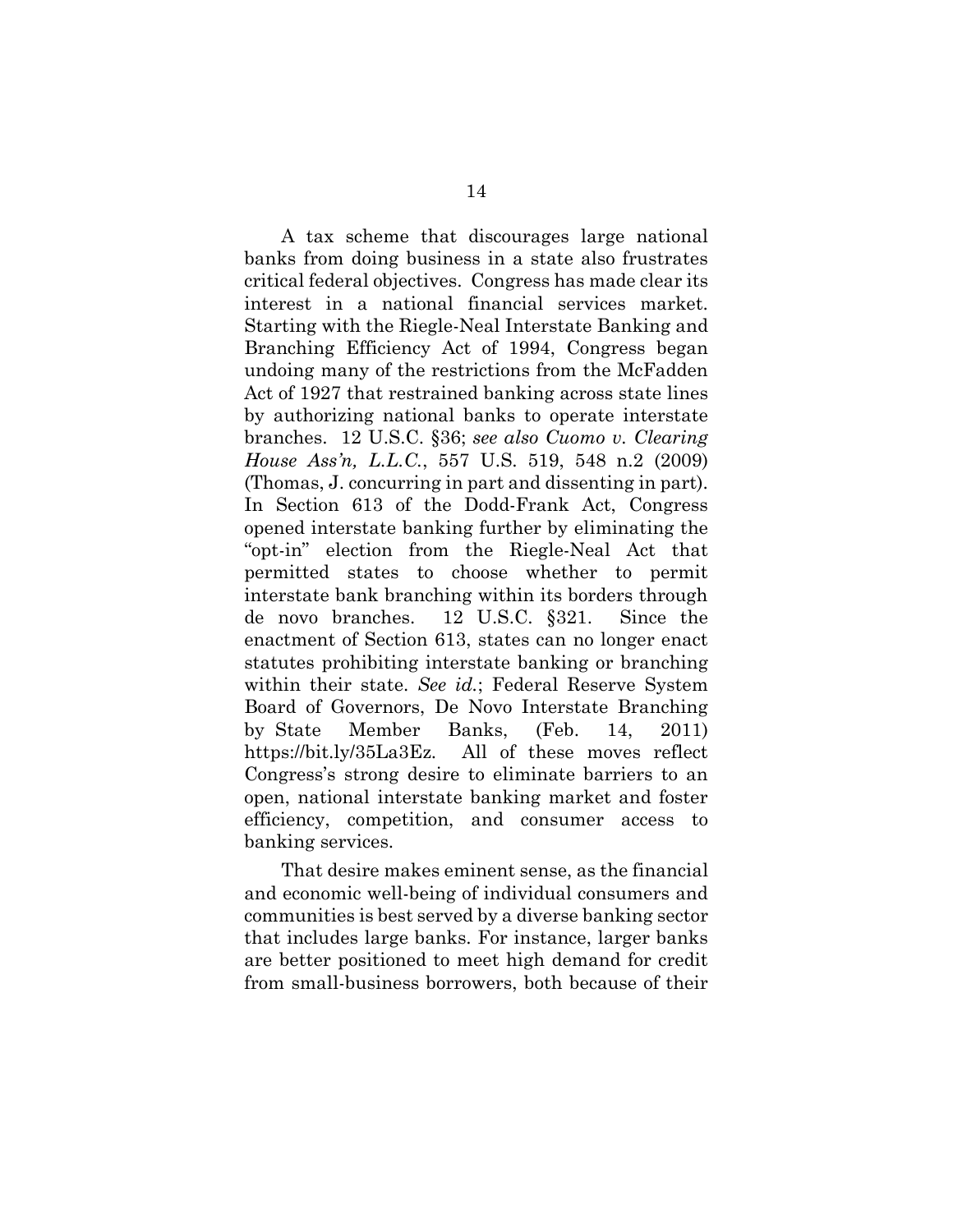economies of scale and because their greater resources reduce concerns about risk. *FDIC Small Business Lending Survey* 13, 47 (2018), [https://bit.ly/3sBg7bI.](https://bit.ly/3sBg7bI) Large banks help preserve stability in the nation's financial system. *See, e.g.*, Mario Draghi, President, Eur. Univ. Inst.: Risk-reducing and risk-sharing in our Monetary Union (May 11, 2018) https://bit.ly/3CbfFUL. Economies of scale make it easier for large banks to afford the information technology investment necessary to provide top quality applications, digital payment services, and cyber security. Moreover, the "inverse relationship" between bank size and operating costs is dramatic, yielding reduced expenses of \$1-2 million per year for each \$1 billion in assets. Anna Kovner, James I. Vickery, & Lily Zhou, *Do big banks have lower operating costs?*, 20 Econ. Pol'y Rev. 2 (Dec. 31, 2014). And large international financial institutions can provide banking services that large international corporations need, such as trade finance and correspondent offices.

Left standing, Washington's tax will have the unfortunate effect of disincentivizing large banks to provide all these benefits to businesses and consumers in Washington. That is particularly true since the effective tax rate of the surtax, as a percentage of net income, is out of proportion to corporate taxes imposed on financial institutions in other states. That discrepancy will only grow as interest rates rise. Indeed, it will be uniquely exacerbated: Rising interest rates lead to an increase in taxable gross revenue through a higher return on loans made by the financial institution, and gross revenue, unlike net income, is not offset by rising costs on interest paid out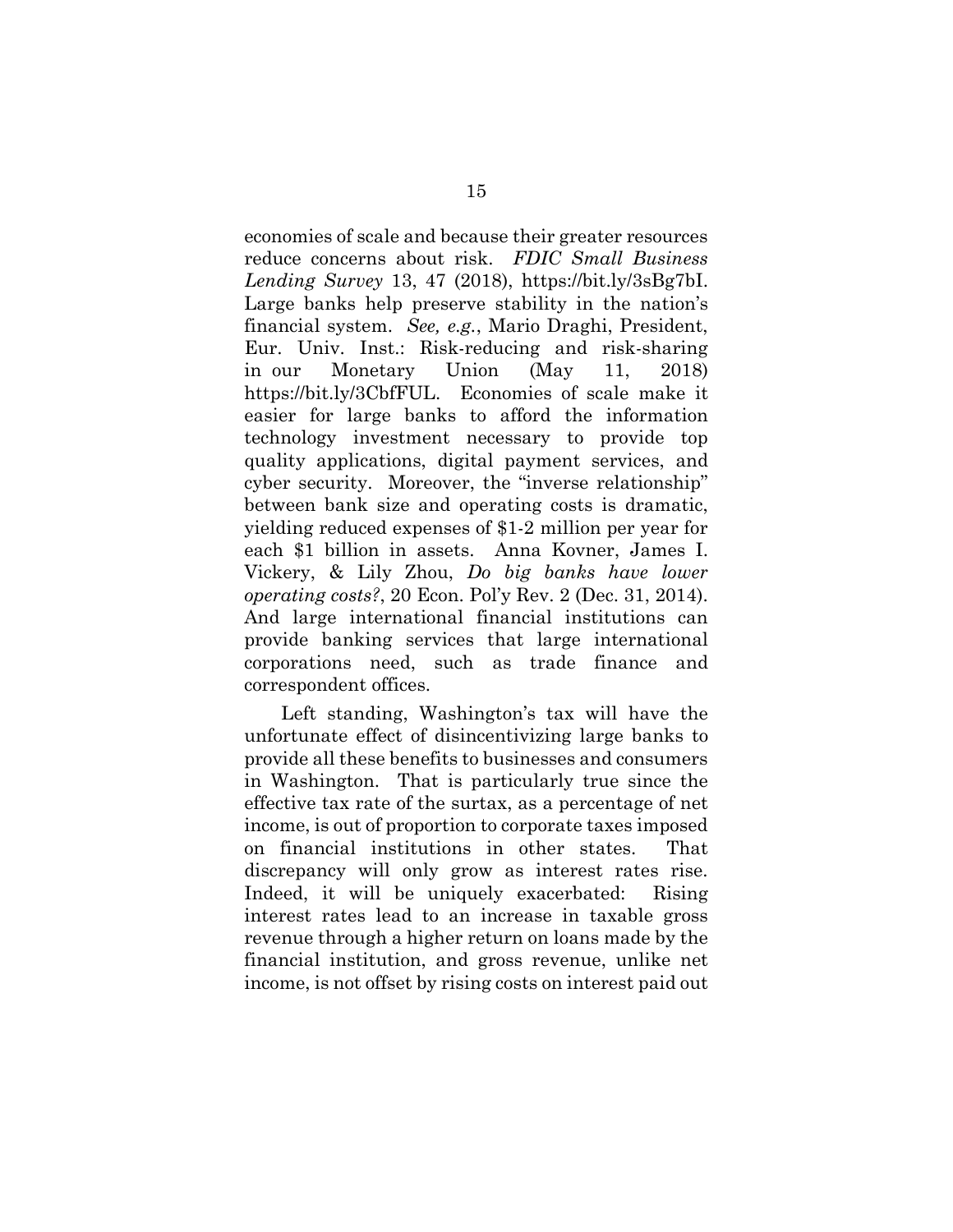to the institution's depositors. And if discriminationby-proxy taxes like Washington's proliferate, they will effectively produce tax penalties specifically targeted to large financial institutions throughout the country, ultimately leaving the entire nation with fewer large institutions.

All of that is bad enough for the financial services industry. But nothing about the discrimination-byproxy strategy of circumventing the Commerce Clause is confined to financial institutions. It could spread dangerously easily to other industries. After all, businesses are subject to taxes pretty much anywhere they operate, and most tax schemes employ thresholds, both to determine who must pay which taxes and to determine at what rate. A "global income" scheme thus could just as easily be used to impose special tax burdens—or many other types of fees or costs—on large national companies in any other industry that a state legislature thinks is not doing enough to "put money into local communities." Pet.5 (quoting House Floor Debates).

That is no mere hypothetical. While Washington may be focused on banks, Maryland has already employed a similar scheme to institute a surcharge on digital advertising services based on global annual gross revenue. *See Chamber of Com. of the U.S. v. Franchot*, No. 1:21-cv-410 (D. Md., filed Feb. 18, 2021). Much like the Washington surtax, while the charge is "assessed against 'annual gross revenues derived from digital advertising services in the State,'" the *rate* at which the assessment is imposed depends "on a payer's 'global annual gross revenues.'" Pl's Opp., *Franchot*, Dkt. 31-1 at 5 (July 29, 2021) (quoting Md.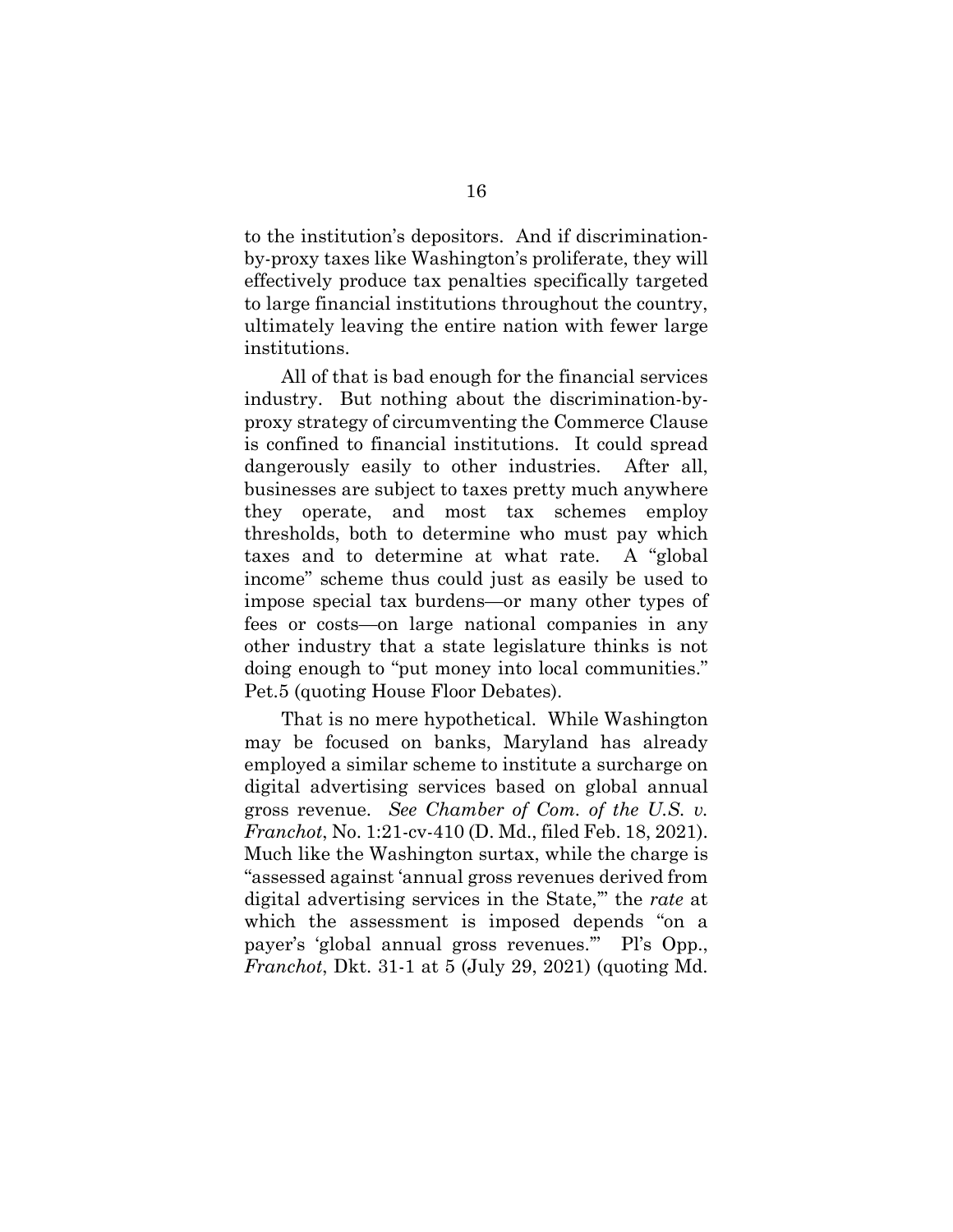Code Ann. Tax-Gen. §7.5-102(b)(1)). Whether deemed a surtax, surcharge, or anything else, that is, at its core, an increased cost for businesses engaged in a higher volume of interstate commerce. *See* Jerry Ellig & Alan E. Wiseman, *Price Effects and the Commerce Clause: The Case of State Wine Shipping Laws*, 10 J. of Empirical and L. Studies 196, 197 (June 2013).

And, of course, global income is hardly the only proxy out there for "out-of-state." States have proven quite adept at identifying facially neutral means of imposing special burdens on out-of-state companies, whether they be higher taxes, increased costs, or outright exclusion from the market. *See, e.g.*, *Int'l Franchise Ass'n, Inc. v. City of Seattle*, 803 F.3d 389, 403-04 (9th Cir. 2015) (upholding accelerated minimum-wage schedule that defined "large employer" in a way that made 96.3% of "large employers" franchisees affiliated with an out-of-state franchisor); *Island Silver & Spice, Inc. v. Islamorada*, 542 F.3d 844, 846 (11th Cir. 2008) (striking down zoning ordinance imposing size requirement on chain stores as a proxy for discrimination): *Cachia v. Islamorada*, 542 F.3d 839 (11th Cir. 2008) (similar); *Wal-Mart Stores, Inc. v. Tex. Alcoholic Beverage Comm'n*, 945 F.3d 206, 220 n.21 (5th Cir. 2019) (upholding licensing regime that excluded publicly owned companies, thereby ensuring that 98% of liquor stores in Texas were wholly owned by Texans). Just as surely as facially discriminatory laws, these types of discrimination-by-proxy measures "renew the barriers to interstate trade which it was the object of the commerce clause to remove." *W. Live Stock v. Bureau of Revenue*, 303 U.S. 250, 256 (1938).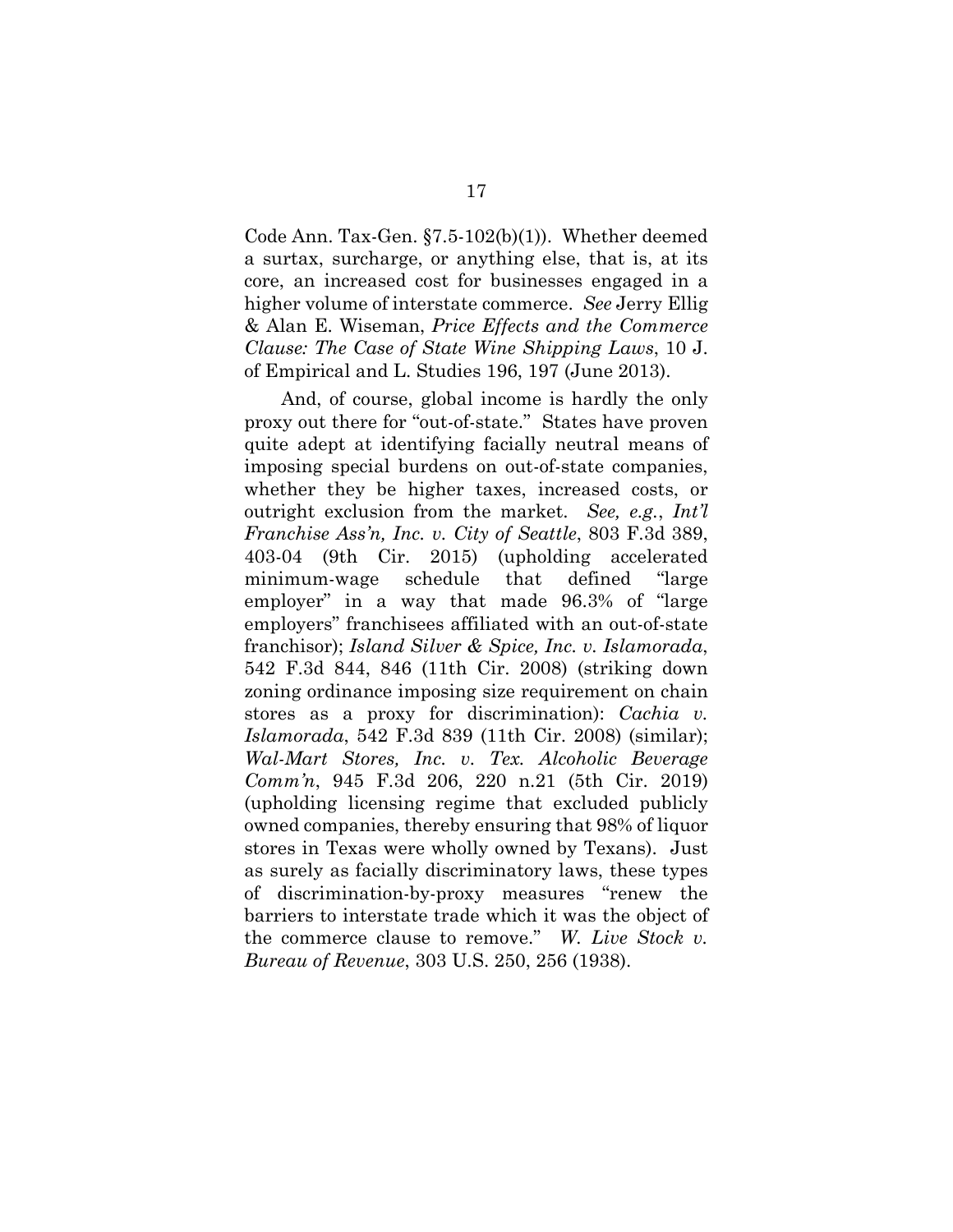While the direct target of such schemes may be (typically "large") out-of-state companies, the real victims are consumers. When states make it more costly for out-of-state entities to do business within their borders, that exerts an obvious "pressure on an interstate business to conduct more of its activities" in its home state, thereby depriving residents of other states of the benefit both of the goods and services it provides and of robust competition for their business. *Amerada Hess Corp. v. Dir., Div. of Tax*, 490 U.S. 66, 77-78 (1989). It is thus consumers who bear the ultimate cost when states enact protectionist laws, and those costs are borne regardless of whether the pressure the law exerts manifests itself in facial discrimination. To be sure, people are free to choose to patronize local businesses, whether it be banks, restaurants, shops, or any others, even if doing so means paying more or forgoing some benefits. But the Commerce Clause demands that consumers be given a genuine *choice* in the matter, not deprived of the benefits of interstate commerce owing to barely disguised protectionism.

## \* \* \*

As this Court recently reminded, the Commerce Clause "reflect[s] a 'central concern of the Framers that was an immediate reason for calling the Constitutional Convention: the conviction that in order to succeed, the new Union would have to avoid the tendencies toward economic Balkanization that had plagued relations among the Colonies and later among the States under the Articles of Confederation.'" *Tenn. Wine*, 139 S.Ct. at 2461 (quoting *Granholm*, 544 U.S. at 472). Those same